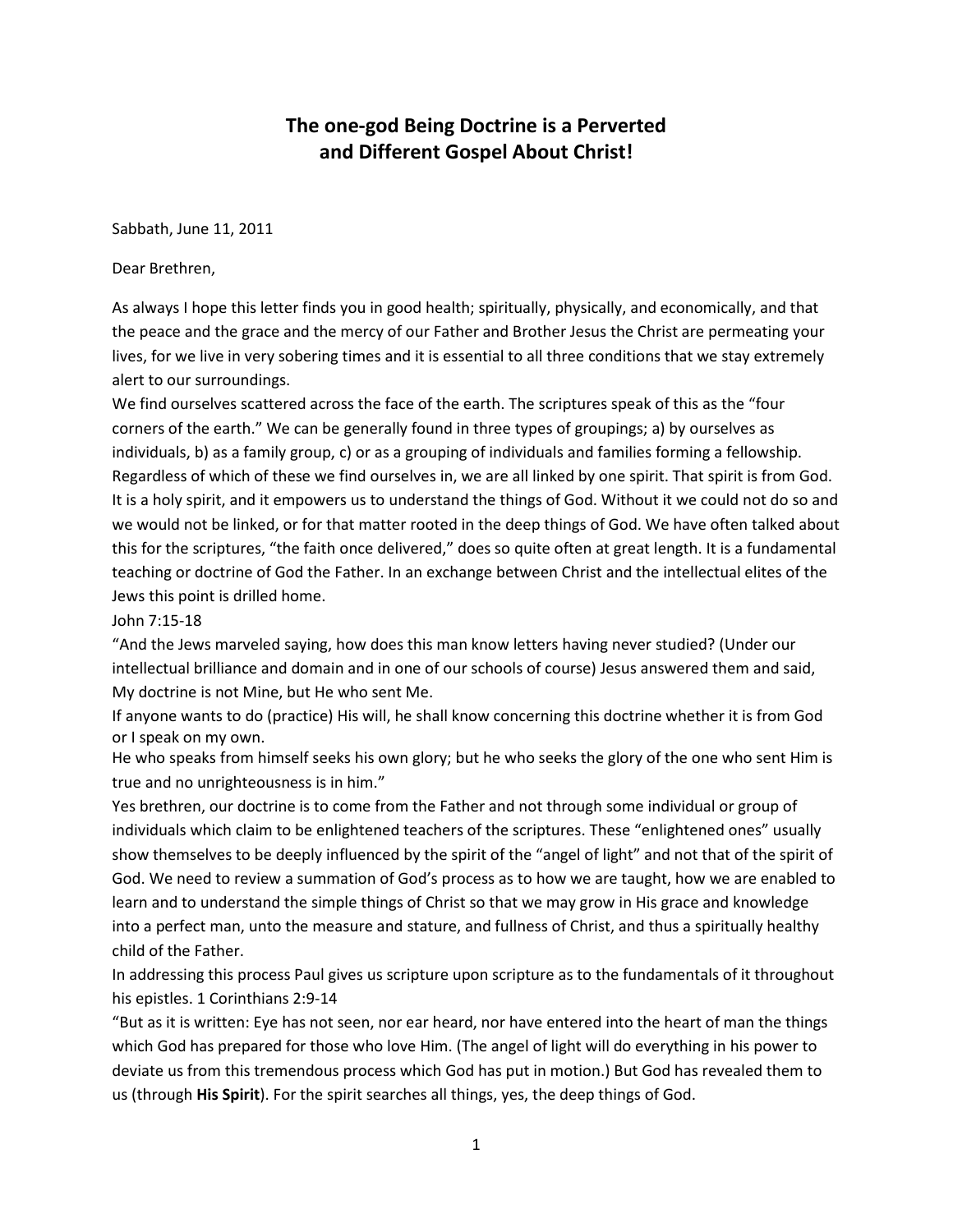For what man knows the things of a man except the spirit of the man which is in him. Even so no one knows the things of God except the spirit of God. (This is such a simple teaching of God. There are two distinct spirits given by God. One is that which is given to all men which separates them from animals in that we can all understand the wisdom associated to man and make moral decisions. The other is the spirit of God which is given to only those that God has called at this time to further Their plan of salvation.)

"Now we have received, not the spirit of the world, but the spirit which is from God, that we might know the things that have been freely given to us by God.

These things we also speak, not in words which man's wisdom teaches but which the holy spirit teaches, comparing spiritual things with spiritual.

But the natural man does not receive the things of the spirit of God, for they are foolishness to him. Nor can he know them, because they are spiritually discerned."

Dear Brethren in Christ, many of you have been a part of this wonderful undertaking and gift from God for a long time. Many of you have kept the faith once delivered and have grown in the grace and knowledge of our Lord Jesus Christ for a long time. You have heeded the admonition our betrothed has given to the seven churches, "hold fast what you have," "keep My works," and above all "overcome." Overcome what and who some may ask. Those who could draw us away from the fundamental truth, the doctrines of God the Father who called us unto His Son for a very special and holy purpose. There is a terrible deception, a grotesque spiritual infection, sweeping through many parts of the called of God. We are going to address it today and hopefully strengthen ourselves as to its inherent evil

intent. We are going to do so through the Holy Scriptures and expose the "foolishness" of those who would attempt to force themselves between ourselves and Christ and the incredible plan of salvation and the faith once delivered. In fact, as we will see they are putting our Savior to a public shame. Do not be discouraged by false doctrine of men inspired by the twisted and demented mind of the angel of light, the prince of the power of the air. This being, as spiritually sick as he is, also is the master of deceit. But never, never forget, he is being used as a tool, by God, for our testing and perfecting at this time.

On the other hand we have the Holy Scriptures, the word of God, and the spirit of God, to see us through any and all difficult and dark times.

In Hebrews 13 we are given the promises and encouragement to see us through. Verse 6, "…I will never leave you nor forsake you."

Verse 8, "Jesus Christ is the same yesterday (first covenant) today (second covenant) and forever (the Kingdom).

Actually verse 9 tells us, "Do not be carried away with various and strange doctrines."

The context is clear here. These two promises are given in the context of **doctrines.** If someone comes preaching a strange doctrine as to what we have been taught by the spirit from the scriptures contained in the Bible, we need to put them and their teachings to the test, and above all we must not be easily shaken. Our roots need to run deep in the patterns found in the holy scriptures to withstand the many violent winds of doctrine which are coming on us to uproot us or at the very least intended to break our branches and move us away. We are told how we are to learn from our Creator from the Holy Scriptures. We have read it often, but it can never be too often. Isaiah 28:9-10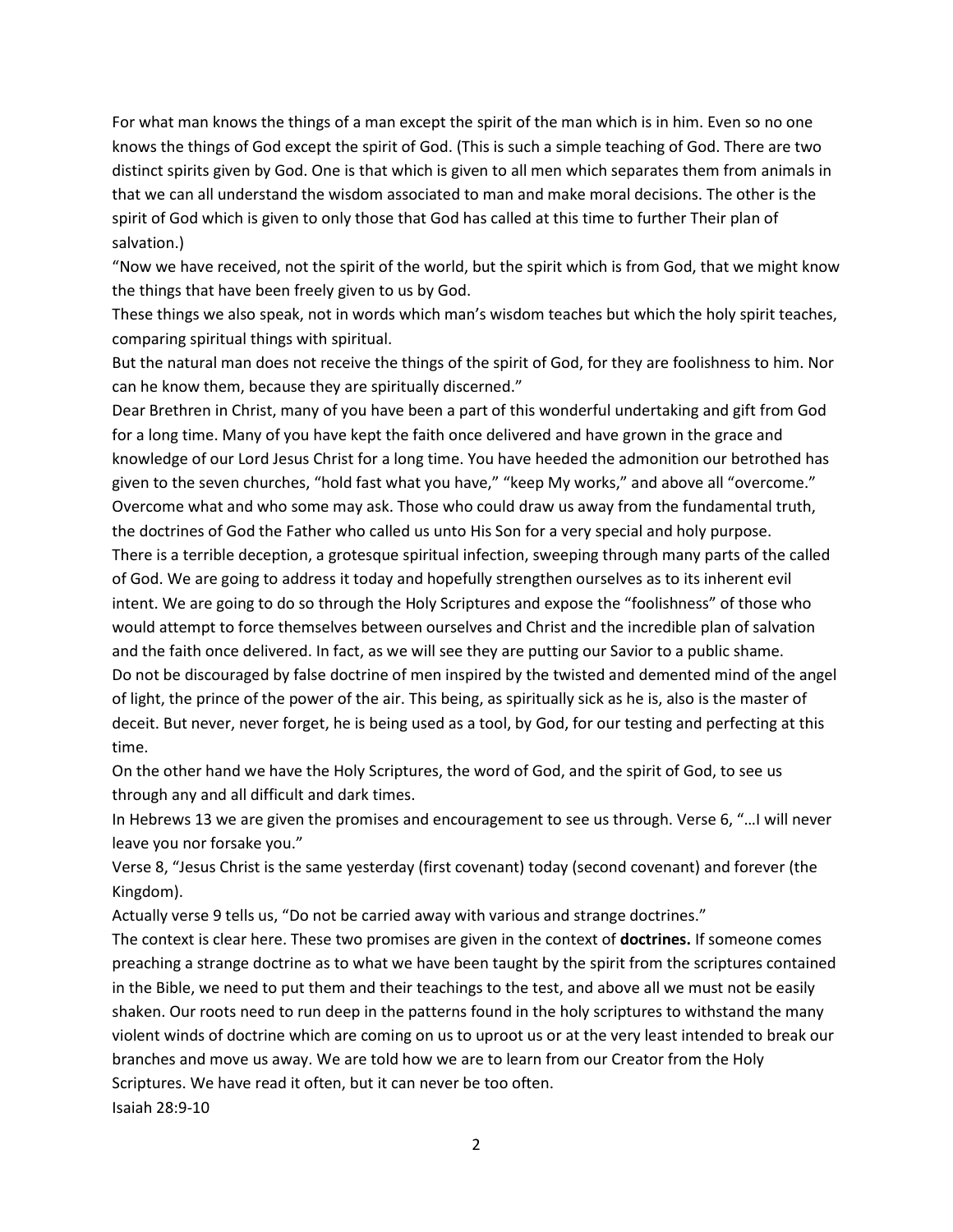"Whom will he teach knowledge? And whom will he make to understand? ( two very important questions, now two very important answers) Those weaned from milk! Those drawn from the breast! (not infants or babes, but those growing in Christ through the Holy scriptures) For precept upon precept, precept upon precept, line upon line, line upon line, here a little, there a little."

Yes, patterns spread throughout scripture. These form the doctrines of the Father which we are to follow in life, in our growth in grace and knowledge, into a mature man which resembles the stature of Christ.

Here in verse 13 we are taught why the Lord has placed this method of learning and understanding as such in the scriptures.

"That they might go and fall backwards and be broken and snared and caught."

This is what happens to someone who tries to teach from the scripture when they do not have the spirit of God leading them through the simple clear patterns which form the doctrines of the Father. The result will be as one staggering backwards, incapable of coherent walking and thus resulting in spiritual injury.

Why do I say the doctrines of the Father? Because Christ our Savior and Redeemer has willingly yielded to His eternal companion and friend to set the way straight in how we should do so. Jesus Christ, the Word of God emptied Himself of being equal with the Being we call the Father to become our Savior, the second Adam. We can't even begin to understand the magnitude of this personal sacrifice without the spirit of God leading us. We will discuss this in more detail later today.

Here in Isaiah 28 we are given the very basic training as to whom and as to how God teaches those He calls at this time and phase in the plan of Salvation. It's clear to see it's not for everyone. In fact it is not for all the "called" as we have seen time and time again in the past studies. It also isn't for those who are dependent on milk, those still being nursed. Let's cover the two of these just briefly for we have often done so because of how critical it is to our understanding as to the doctrines of the Father. As to those who don't have the spirit to open their minds to such simple spiritual understanding, we have a very vivid second covenant example given to us by Christ.

In Matthew 13, right after Christ gives the disciples the parable of the sower, which gives a summation of endurance in holding fast and overcoming of those who are called, we are taught the following lesson which uses the same methodology of Isaiah 28.

# Matt 13:10-17

"and the disciples came and said to Him, Why do you speak to them in parables? (keep in mind "them" are the great multitudes gathered to Him) He answered and said to them, because it has been given to you (not them even though they sought after Him) to know the mysteries (hidden truths) of the kingdom of Heaven, but to them it has not been given! For whoever has (the spirit of understanding from God) to him more will be given (if God grants it) and he will have abundance; but whoever does not have, even what he has will be taken away from him. (This second comment pertains to the first 3 categories of sown seed from the preceding parable)

Therefore I speak to them in parables, because seeing they do not see and hearing they do not hear, nor do they understand. (Here we have just seen another category added. Christ first addresses those who are called but do not overcome (parable of the sower) and now those who are incapable of seeing and hearing what He is teaching.)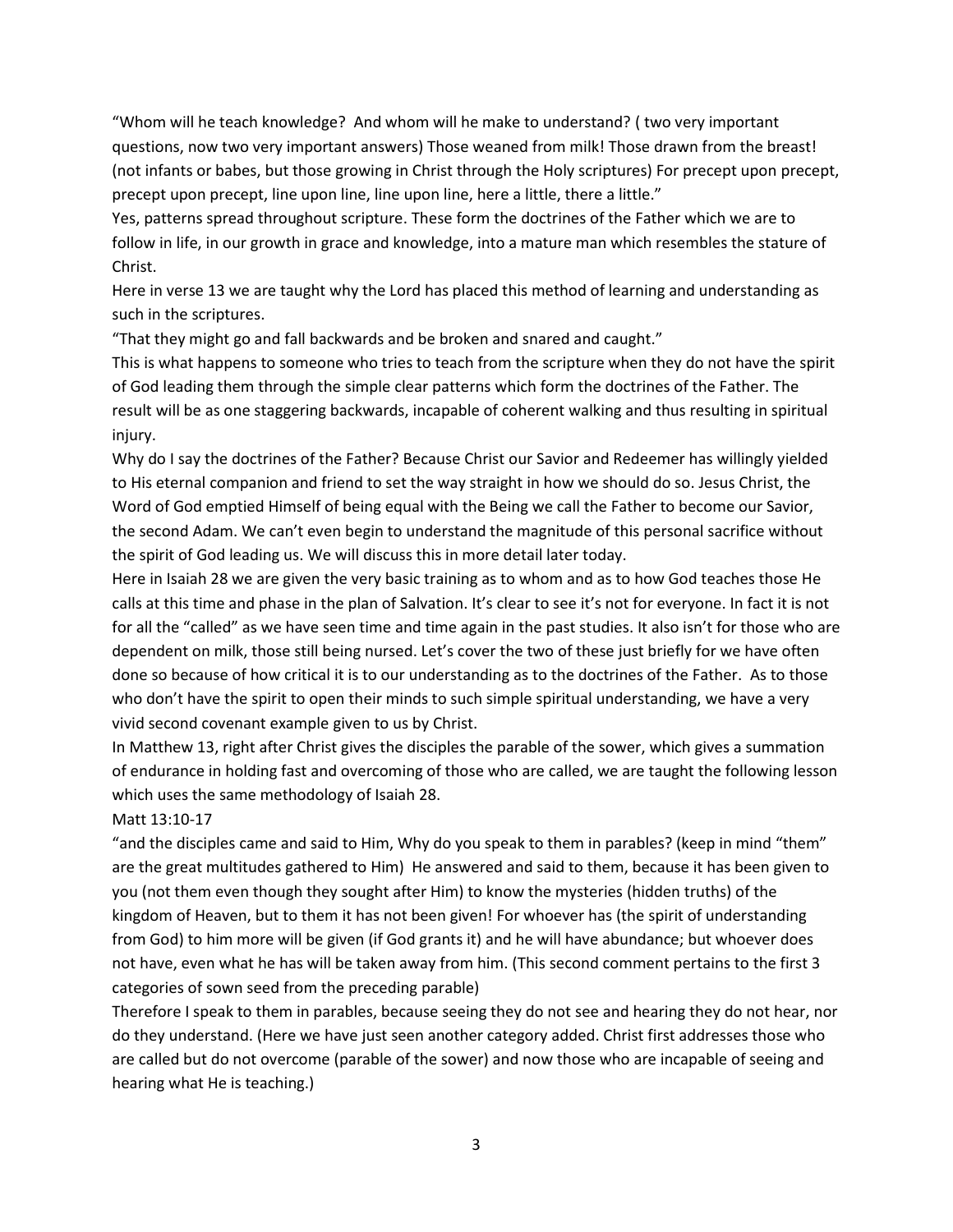And in them the prophesy of Isaiah in fulfilled which says; hearing you will hear and shall not understand, and seeing you will see and not perceive; for the heart of this people has grown dull. Their ears are hard of hearing and their eyes they have closed, lest they should see with their eyes and hear with their ears, lest they should understand with their heart and turn, so that I would heal them. (There is a terrible danger in that as we will see. But God in His mercy prevents it from happening.) But blessed are your eyes for they see, and your ears for they hear; (because God has granted us to understand through the spirit, our spiritual eyes and ears are opened) for assuredly I say to you that many prophets and righteous desired to see what you see, and did not see, and to hear what you hear, and did not hear."

These are very important instructions from Christ, the Word of God. Let's see them articulated in very simple to understand terms. Remember, precept upon precept, line upon line, here a little, there a little. We are now going to read about each of these instructions from Isaiah about being taught by God and why some individuals progress in that grace and knowledge and why some don't. As well, we will see why the mercy of our God is so important to the plan of salvation for all.

In Hebrews 5:1-11 we see very important spiritual understanding being given. Paul then conveys a frustration for the lack of effort on behalf of many brethren to do their part in the process of growing in both grace and knowledge. In verse 11 he states it plainly, "of whom we have much to say, and hard to explain, since you have become dull of hearing." They are displaying no effort to learn more, and no effort or interest to understand more but only a dependence on another to do it for them. Verse 12-14;

"For though by this time you ought to be teachers (of such things) you need to be taught again the first (basic) principles of the scriptures of God; and you have come to need milk (still feeding at the breast) and not on solid food (one on one with Christ).

For everyone who partakes (needs by necessity) of milk is unskilled in the word of righteousness, for he is a babe.

But solid food as in the spiritual teachings of a pattern of the Father as in verses 1-10) belongs to those who are mature, those who by reason of use (or practice) have their (spiritual) senses exercised to discern both good and evil" (right and wrong to God, by Their defining and not that of another).We are clearly taught by God that we are to grow so that we can in turn teach! It is expected of us all. However it is premised in growing in Christ whose teachings and doctrines were and are those of the Father. They have been all written down and preserved for us in the word of God, the Holy Scriptures. These patterns of teaching and doctrines are found throughout scriptures encompassing everything we need to know to be spiritually healthy. Nothing more and nothing less as the saying goes. Perfect instructions! We can't understand them unless we are led by the spirit and have a desire to follow through on it. Paul was keenly aware of this but none the less could get frustrated all the same. When we are called and make the commitment to obey God and walk in righteousness we receive help to do so. Not just the physical help as in the other members of the body, but also the spiritual assistance as well. But as Paul teaches us in 1 Thess 5:19 it is possible to quench (or extinguish) the spirit of God in us. We need to be alert and not dull hearted, for if we are dull hearted we are ripe for the picking by the angel of light and the handiwork of his deceived patrons.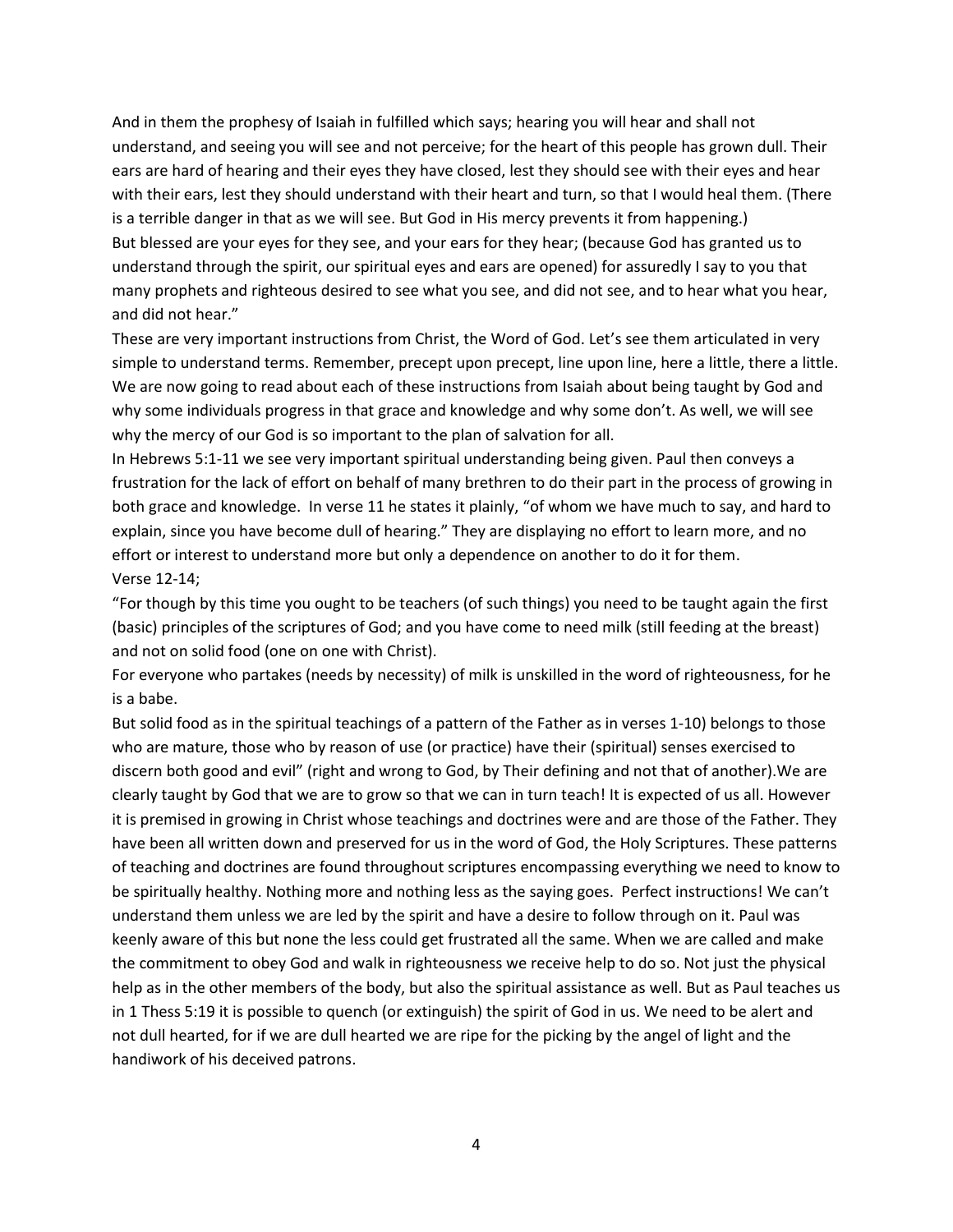But here in Hebrews we see Paul continuing on with his instructions as to babes, milk, and going beyond the basic principles of Christ, or the milk of the word. He will now complete a very, very important lesson to us all here at the end of the age where technology has increased exponentially. Hebrews 6: 1-3;

"Therefore leaving the discussion of the elementary teachings of Christ, let us go on to perfection (the fullness and statues of Christ) not laying again the foundation (of the milk of the word) of repentance from dead works (we got that even before baptism) and of faith towards God, of baptisms, of teachings, of laying on of hands, of resurrection of the dead and of the eternal judgment. **And that we will do if God permits."** 

Brethren if we can take anything away from this study, please take what is stated in verse 3. As frustrating as things may be at times as to brethren not growing in grace and knowledge or in brethren who may appear to be falling away, or in some cases rejecting some of the fundamental patterns found in scripture, or for that matter folks who don't get even the simplest of doctrine, we need to remember that God is in control of everything. By that I mean His thoughts are far above our thoughts and there is a reason and a purpose for all that we see around us.

What we need to do is understand that 3 categories of seed do not make it to maturity. The one category of seed which does will only do so **if God permits**. When we are called we are all given certain tools to work with. God does not know how each of us will fair but They do know we all have the same opportunity. Our Creators are such loving and caring beings that they want us all to receive eternal salvation and share in the fullness of Their spiritual life for eternity. We have read often that many are called but few are chosen at this time in the overall plan of salvation. Because all of us started the race does not mean all of us will finish it. That however is not a slight or put down in any way, shape, or form. It is a spiritual absolute from God. As we have discussed often in the past, we are called to be the bride, the second Eve, the spiritual Eve, at this time in the plan. That is a doctrine of the Father. He has called us unto His son for that very reason. The Father determines who He will call. Remember it is the weak and the base of the earth. Working with the likes of us necessitates a failsafe during this very important phase of the plan of salvation. Paul is about to address why that is necessary here in Hebrews 6. Without it there are many of us who would never taste eternal life. It is tailored after Their mercy shown to physical Israel during the first marriage covenant scriptures as we will readily be able to recognize when we get to many of them. There comes a time in our growth that God determines we are able to move beyond the milk of the word, the basic or elementary tenets of instruction which nourished us prior to and after baptism. We are assisted in this development by the other members of the body as we learn how to follow the spirit in understanding the deeper things of God. If we do not display the desire and ability to successfully accomplish this, then God will not allow us, or grant us, to go beyond that level of understanding for to do so would be putting our prospects for eternal life in jeopardy. Let's read why! Verses 4-6;

"For it is impossible for those who were once enlightened, and have tasted the heavenly gift, and have become partakers of the holy spirit, and have tasted the good word of God and the power of the age to come, if they **fall away**, to renew them once again to repentance, since they crucify again **for themselves** the Son of God, and put Him to an open shame."

We have just read the 3 most terrifying verses of all scripture in my opinion. Please think about them. If someone is allowed to move beyond the milk of the word and is enlightened to the deep things of God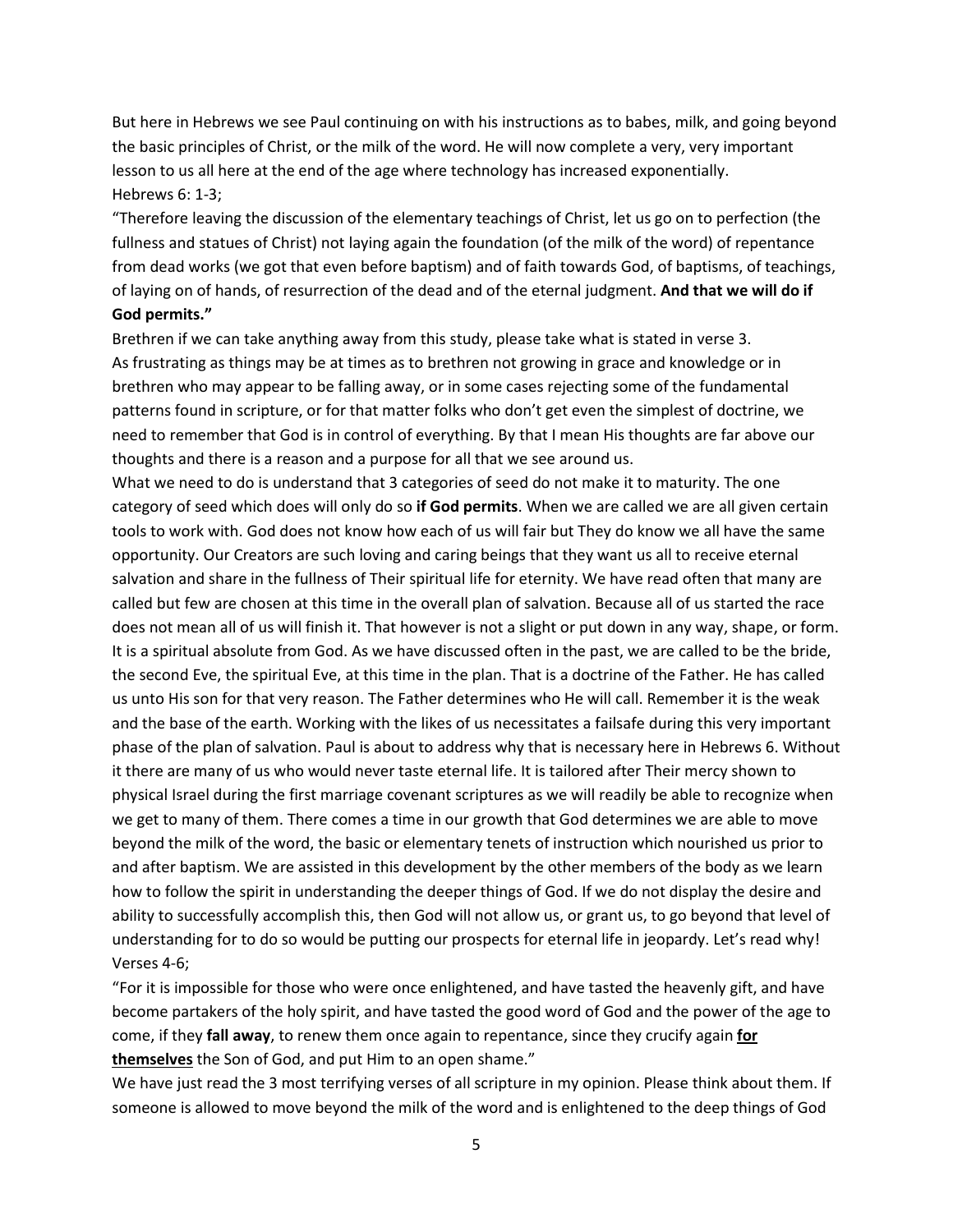through the heavenly gift of the spirit of God in all its fullness at this time and then turns from it, rejects it, then there is no available mechanism or function left to renew them unto the Savior of all mankind. Do we comprehend this in its sobering simplicity? It is not hard to comprehend what is being stated here in the word of God. But! God's mercy and love for us are beyond our comprehension as men. God will not allow us to suffer this fate if They can help it. They will not be the cause of it! If They believe we do not possess the necessary skills to successfully enter that part of the race which has no turning back, They will not grant us the ability to continue on. With that said, some of us who are allowed to continue on will by our own actions come to a stop in our growth. That is not the same as turning back! But we stop short of all the fullness of the spirit. However we must not be Pollyannaish in our thinking here, for some will commit the unpardonable sin as well. This is not God's fault or for that matter any of the converted members of the body of Christ either.

God, in Their mercy, will do all They can in Their power under the rules They have placed in the plan of salvation to help us succeed. If not now, then at a future time and a different phase of the plan. We are all free moral agents and have our part in accountability as well as responsibility in our individual calling. If we have truly tasted the heavenly gift in all its fullness and then reject God and the saving power of our Saviors true sacrifice and put Him to a public shame then we will be fuel for the fire at the end of the age. We need to ask ourselves how we could put Christ to a public shame. There are many ways that we could suggest or come up with, but the ultimate shame Biblically speaking, and which used to be recognized in our society as such is that of perversion. That is what the "one god being/a different gospel about Christ" does as we will see today.

Here in Hebrews 5 and 6 we have read that there will be two dominant actions in the body at the end of the age. Let's identify them for what they are.

We have those who are granted to go beyond the milk of the word and those who are not. Those who do not go beyond the simple first teachings of Christ are not in danger of the fire. They will have the opportunity at another time to receive salvation just as all those who have not been called at this time will have. This is a comforting truth of God the Father. Now we go on to those who have been granted or permitted to move beyond the milk and are growing in the grace and knowledge of our Lord, Jesus Christ. Here is where the worry can start one might say, for this part of the race requires a lot of personal responsibility. It requires the participant to rely more and more upon the head of the body than on the individual members of it. It requires us to draw into a much deeper and intimate relationship with the second Adam, our Betrothed, our Savior, our Redeemer, the Son of God. Yes, we are also to grow in our relationship with our Father but primarily through our Husband to be, Jesus the Christ.

We no longer have the luxury of excuses of pointing the finger at someone who was feeding us with milk and declare it was his fault for what we do. Oh, no! Now it is our responsibility if we will waiver in our direction at this time in our conversion and possibly face eternal death. God does not want us to be put in such a position of rejecting the spirit of God and committing the unpardonable sin. Thus God has put in place a failsafe mechanism to prevent this as best as They can here at the end of the age. Let's examine this before we move on. We read about this time frame in Daniel 12. In verse four we read, "But you Daniel shut up the words, and seal the book until the time of the end; many shall run to and fro, and knowledge shall increase."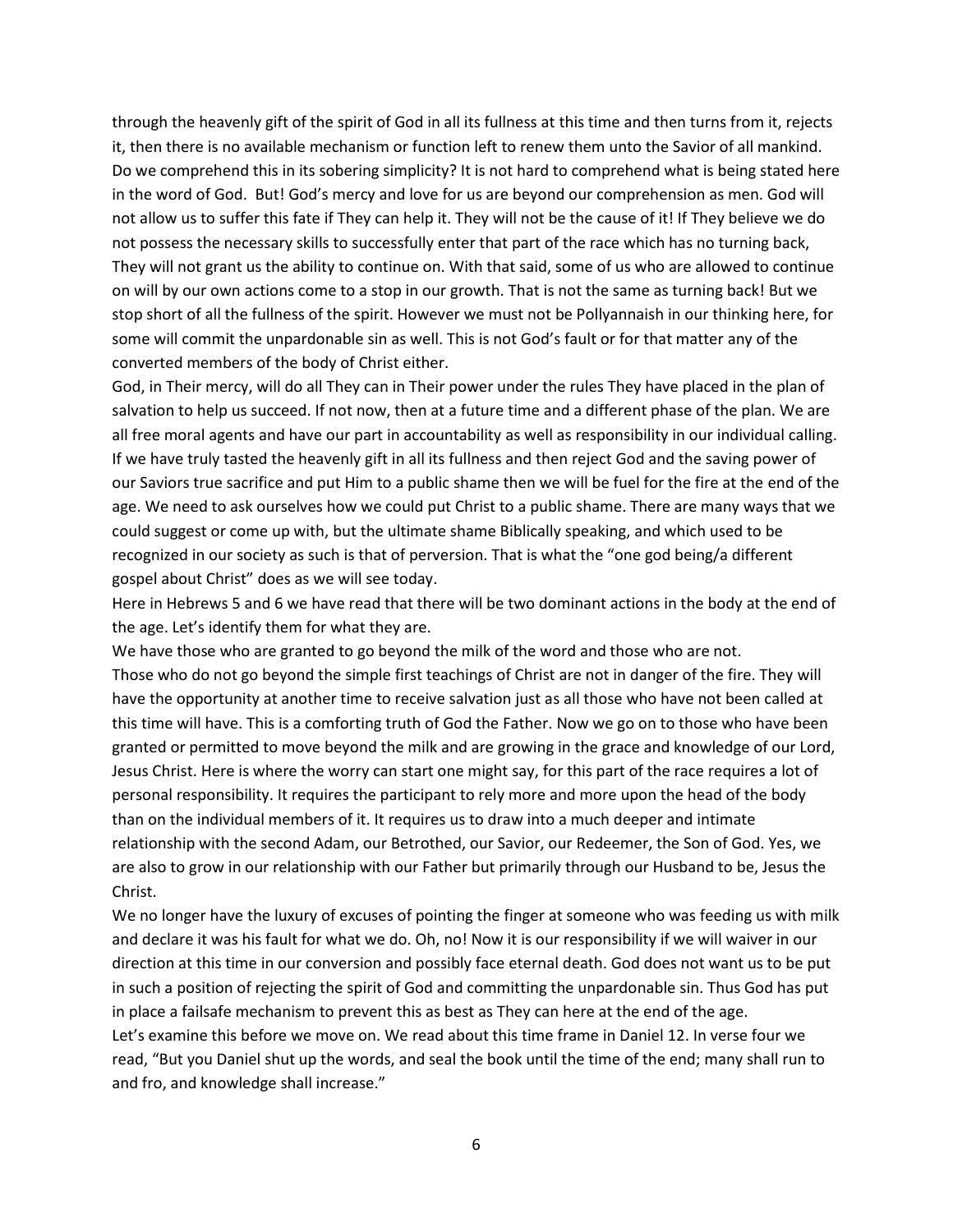That is the time frame we find ourselves in. It is a time of instant accessibility to all knowledge. The internet has made this possible. It has been a blessing in some ways, but in many others it is a terrible curse. All knowledge is not good. We are to grow specifically in the knowledge of our Lord, Jesus Christ. We are not to grow in the knowledge offered up by the angel of light, the prince of the power of the air. He is a master of deceit and a tactician in creating chaos and confusion and running to and fro, changing true doctrine to appear different and thus a true famine of the faith once delivered.

Amos addresses this time and these specific actions. 8:11-13

"Behold the days are coming says the Lord God (Adonay Yehovih) that I will send a famine on the land, not a famine of bread, nor a thirst for water, but of hearing the words of the Lord (many will subvert them). They shall wander from sea to sea, and from north to east; they shall run to and fro seeking the word of the Lord, but shall not find it. In that day the fair virgin and strong young men shall faint from thirst"

As Christ's faithful virgins we must stay strong in the patterns of scripture, we must allow our Savior, Redeeming Husband, to sanctify and cleanse us with the washing of water by His word and not be defiled and deceived by another.

Daniel 12:9 instructs that, "Many shall be purified, made white, and refined, but the wicked shall do wickedly, and none of the wicked shall understand, but the wise shall understand."

Christ describes these wise virgins in Matt 25: 1-13. Here we have two sets of virgins, those whose oil had been maintained and kept full, and those virgins who had no oil of their own. A true time of personal responsibility and growing in a strong relationship with our Betrothed, all the while understanding we are to marry the Son of God the Father under the terms of the second covenant, for it is a marriage covenant just like the first was. This is very important to us at this time. It is a doctrine from the Father which defines who and what all the players are in the plan of salvation as to the Father, Son, and bride. The Father and Son functions are filled. The Bride is a work in progress as it started under the terms of the first marriage covenant but as scriptures attest was not completed then. This is very important to our overcoming and holding fast to our calling in this time of violent winds of doctrine blowing. We are going to use the word of God, the clear patterns of instruction in scripture to completely expose a false teaching of the angel of light which is causing confusion and damage and great concern to many in the body today. When one part of the body hurts we all hurt. In 2 Thess 2, Paul gives us some lifesaving instructions as to the times we live in. He tells us, "not to be soon shaken in mind or troubled, either by spirit or by word or by letter."

He cautions us, "Let no one deceive you by any means."

These are familiar words from Paul for he often speaks them to us in his epistles in one way or another. The body of Christ is going to have to endure some very difficult times. We need to be strong and of good courage to survive. What we have experienced the past several decades, is quite frankly, nothing compared to what is coming if we understand and believe the word of God.

At this time Satan and his deceived minions are being allowed to work on and in the body of called out ones. The first three categories of seed in the parable of the sower describes the results of their efforts to destroy our desire to be at one with our Betrothed and our Father. It is not a very pretty scene. There are 3 methods to Satan's madness at the end of the age. 2 Thess 2:9-10 defines them.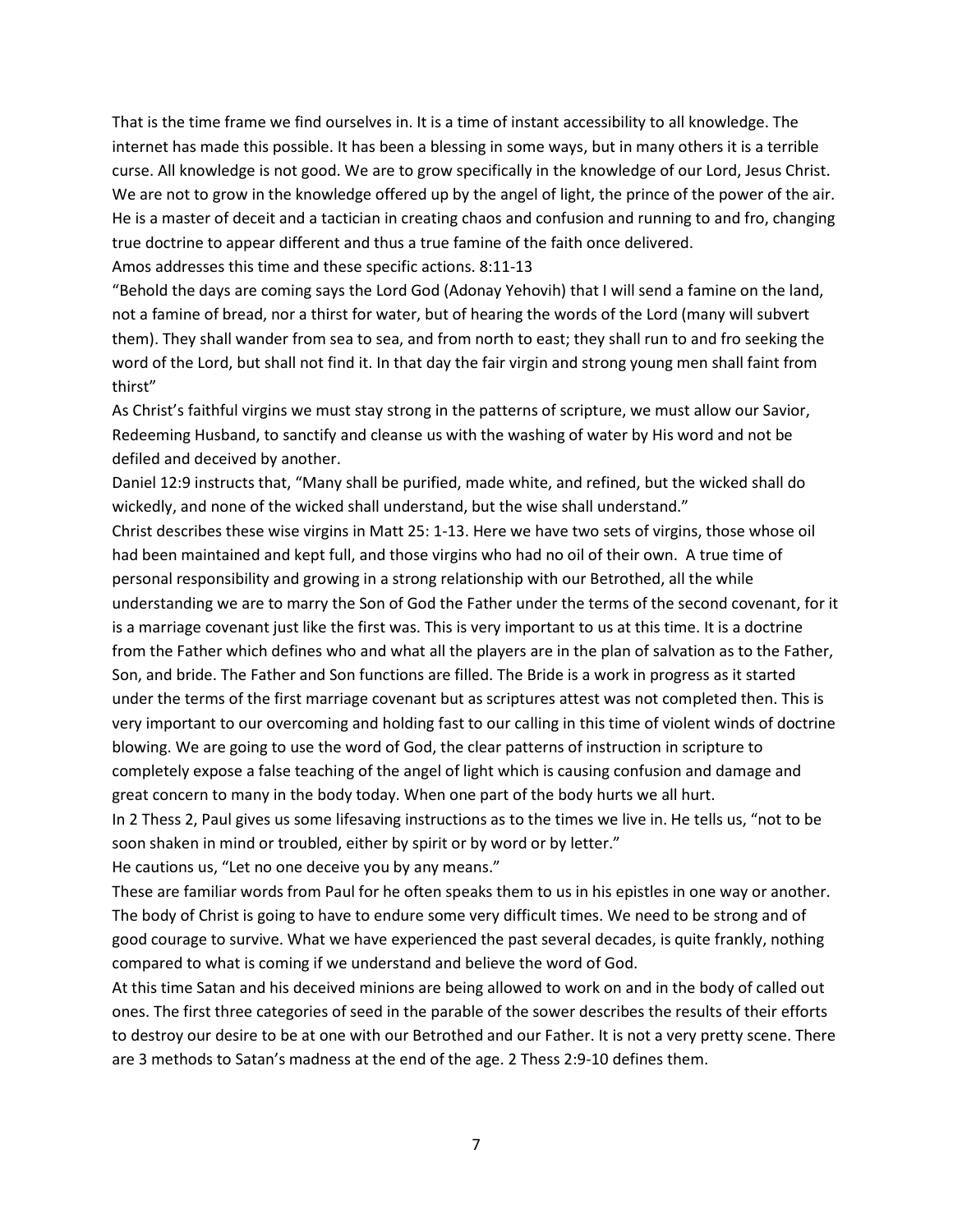"The coming of this is according to the working (efficiency) of Satan, with all power (force of) signs, and lying wonders, and with all unrighteous deception among those who perish, because they did not receive the love of the truth that they might be saved."

There is a lot of deception taking place at this time. Some who have started in the way according to righteousness are being led astray. They are deceived and also being used to deceive others as well. They did not have a deep abiding love of the simple truth of God, about who we are, about who Christ is and was, and about who the Father is and was and about Their immutable eternal commandments and laws.

Rather than leave them to eternal death God the Father in His infinite wisdom and mercy steps in to prevent their committing the unpardonable sin knowingly.

## Verses 11 and 12

"And for this reason God will send strong delusion, that they should believe the lie that they may be condemned (Krino #2919) who did not believe the truth but had pleasure in unrighteousness." (Preaching that the Father and the Son are sinners by means of another gospel, a gospel so sick in its basic deceptive and perverted premise of unrighteousness that they don't truly understand what they are saying and preaching. They don't understand that through it they are putting Christ the Savior of the body and also the Father to a heinous public shame.)

The word condemned here is a poor translation in this context. It is the Greek word Krino which according to Vines, "primarily denotes to separate, select, choose, hence to determine and so to judge, pronounce judgment."

So here we see God **separating** these individuals who have stopped loving the truth of the faith once delivered. God allows them to be overcome by strong delusions and be numbered among those who are perishing at this time because they have fallen from grace unto another gospel. They will be judged alongside the rest of mankind in Gods great mercy and desire that all should come to the promise of eternal life.

Let there be no mistake as to who is being talked about here .Verse 3 clearly defines the parameters. "Let no one deceive you by any means; for unless the **falling away** comes first..." You know the rest. Our focus here is the time frame of the falling away (Hebrews 6:6) Those individuals are being addressed in verses 10-12 here in 2 Thessalonians 2. They have walked with us and among us. They are brethren who have been deceived by the same being who was able to deceive one third of the holy angels. It is God the Father Himself who makes the decision to separate them so they do not perish. That is very personal and full of mercy. So please don't be troubled by it, for we have more important matters to worry about. Christ stated at one time, "Let the dead bury the dead!" That is not intended by Him to be heartless, but meant to offer sobering instruction as to our direction to be heading in. We are to make an effort in word and deed to assist a fallen brother. However we are not to let it take us off the track God has set for us, especially when it may be God Themselves who have allowed it to happen. Paul gives us very sound advice in this when he addressed Titus (3:10-11), "Reject a divisive man after the first and second admonition knowing that such a person is warped and sinning, being self-condemned." The Interlinear states it as such, "After the first and second warning, avoid a man of heresy, knowing that such a one has been perverted, and sins, being self-condemned." There comes a time when we need to move on with those who are in the light and not shrouded in darkness.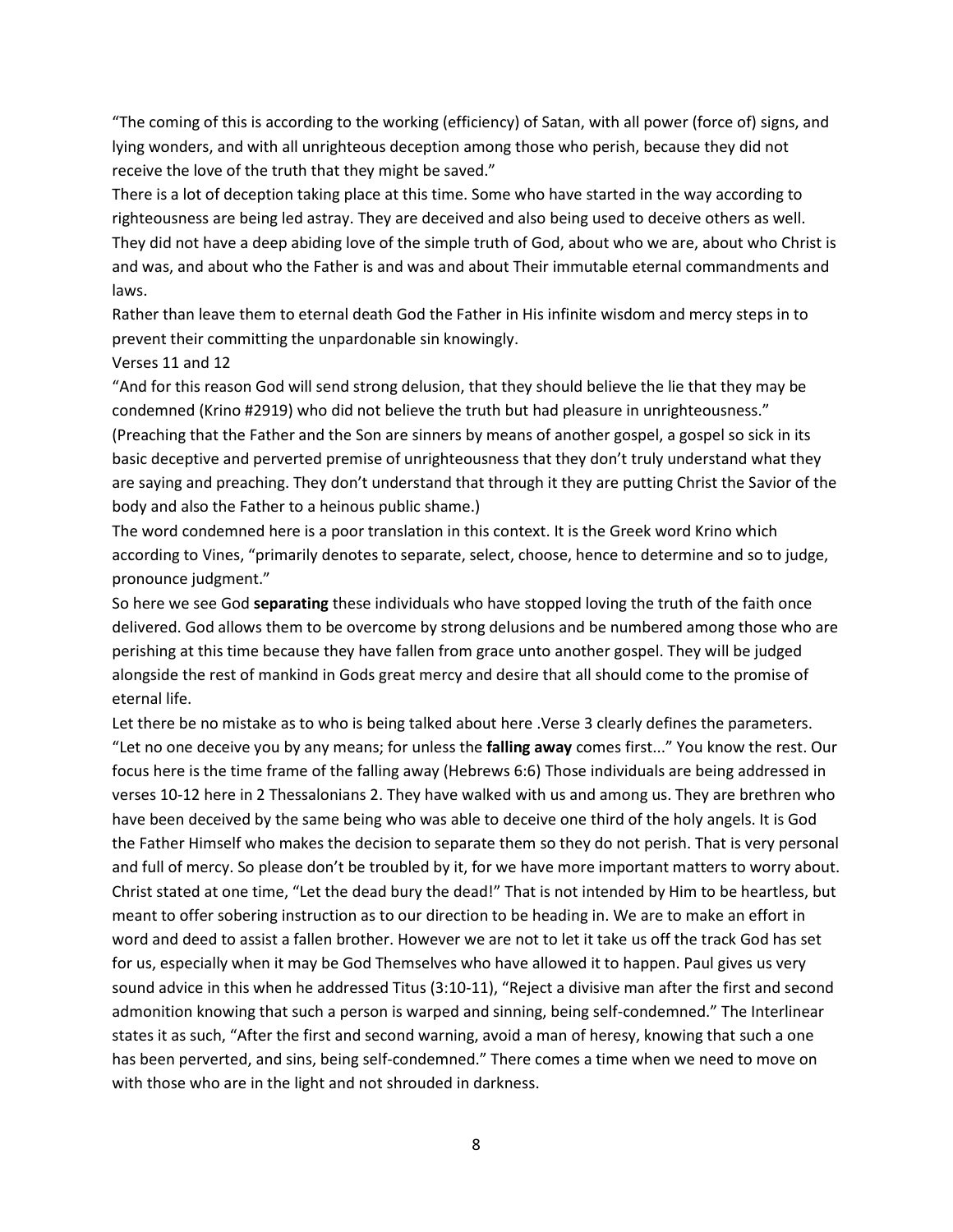When reading 2 Thess 2: 11-12 in the King James Version, one can get the wrong impression, one of cold finality. The Greek language does not imply that at all. A much better translation is formed in the Greens Interlinear Bible.

"And because of this God will send to them a working of error, for them to believe the lie, that all may be judged, those not believing the truth, but who have delighted in unrighteousness."

That means and method is so far above the way of man it is humbling. Look at how Paul sums this all up. 13-17 (Interlinear)

"But we ought to thank God always concerning you, brothers, beloved by the Lord, because God chose you from the beginning to salvation in the sanctifications of the spirit and belief of the truth, to which He called you through our gospel, to obtain the glory of our Lord Jesus Christ. So then, brothers, stand firm and strongly hold the teachings you were taught, whether by word or by letter. But may our Lord Himself Jesus Christ, and our God and Father, He who loves and gives us everlasting encouragement and good hope by grace, encourage your hearts and may He establish you in every good word and work." That brethren, is what I want to do today. I hope I can encourage you and give you hope to stand firm and strong in the truth and the hope you were called to. It can be a daunting task for some at this time, for the times are truly evil. We see loved ones being drawn into another gospel about Christ. It is one which is authored by Satan the devil out of his eternal hatred for God and the magnificent plan of salvation.

I was moved to address this error (which is confusing some of the members of the body this  $3^{rd}$  time) recently during a phone conversation with an older brother in the faith. He had called to talk with me about a recent article I had written entitled *The Hireling and the Wolf.* During the conversation I became aware of a deep concern in this member of the body of Christ. Our conversation focused on it for the better part of the time we spoke. His hurt and disbelief of what was happening hit me very personally. In the days which followed I was troubled by what he had told me about the spread of this terrible lie and error of a different gospel, about a different Christ, and a different plan of salvation.

Thus it has been important for me to cover the scriptures and the understanding which we have today so far, so that we are alert to who we are and how we prove it in scripture so that we can address this terrible depraved heresy which puts the entire family of God to a public shame. That applies to who the Father and the Son are and how we are all tied together in the plan of salvation. As Paul taught Timothy and subsequently us as well, we have one source for all our spiritual direction and as we have seen repeatedly it is the spirit of God which teaches us how to put the scriptures together to form the doctrines of the Father.

#### 2 Tim 3:16-17

"All scripture is given by inspiration of God, and is profitable for doctrine, for reproof, for correction, for instruction in righteousness, that the man of God may be complete, thoroughly equipped for every good work."

Let's use the sword of the spirit, the word of God, to completely put this gospel of "another Jesus and one-god being" in its rightful place for those who are growing in the grace and knowledge of our Lord Jesus Christ and who are in need of some Biblical encouragement and hope at this time.

As I often do, I remind those who are reading what I write that it is not for everyone. It certainly is not for those who believe the lie, so don't go getting yourselves worked into a frenzy around the fire. Those who have taken in the strong delusion of error are not capable of understanding the simple patterns in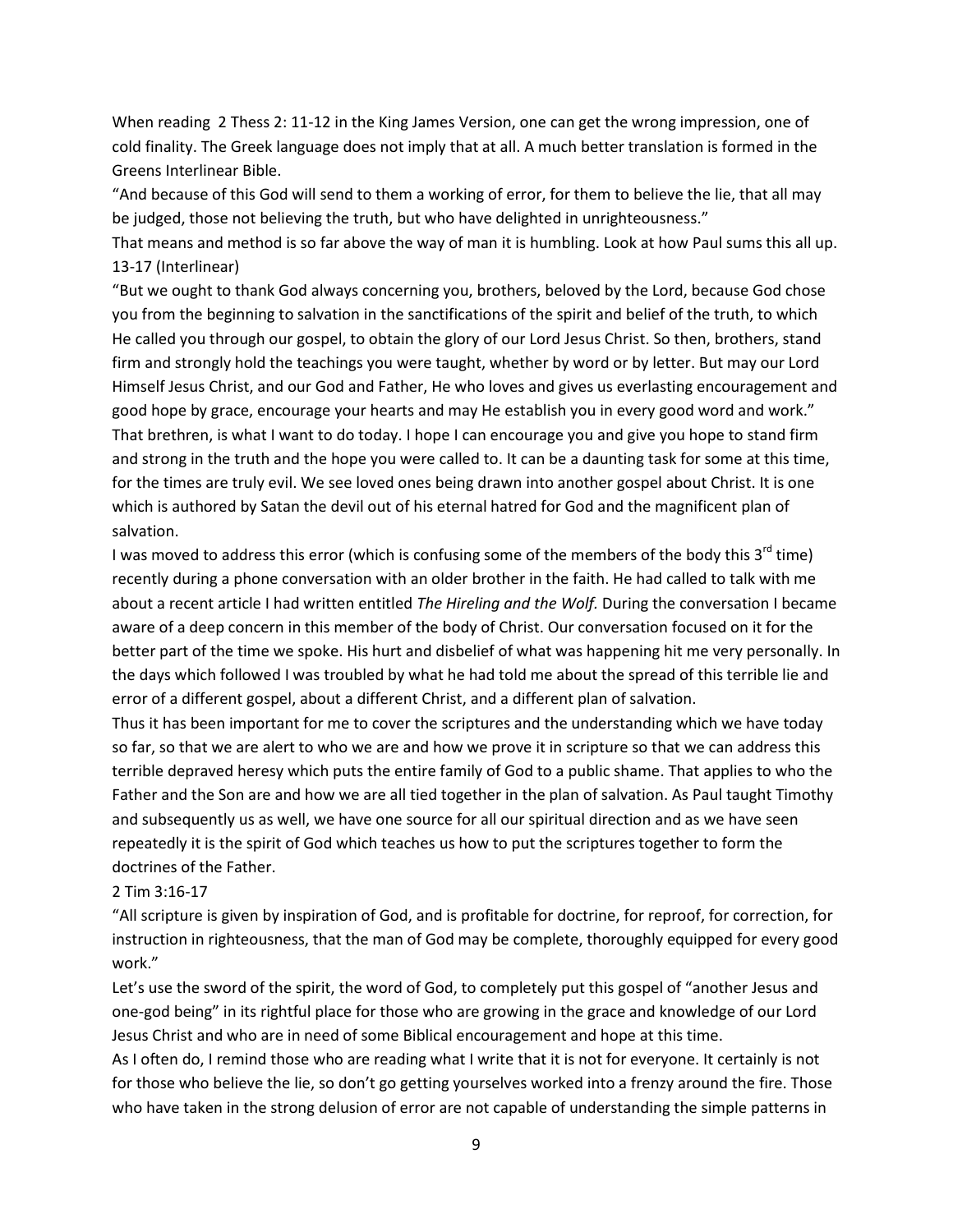scripture as to the divine nature of Elohim and the plan of Them expanding Their divine family. Remember the delusion is from the Father as a failsafe option because of the love He has for all of creation. We on the other hand are going to reinforce the hope we have in us as to the nature, plan, and family of God. We have a vital part to play in it, at least we have been offered the opportunity to do so. There are many pitfalls along the way and the deadliest is intellectual vanity.

We are taught that the Father has called many unto His Son. We have often read this in John 6:44; 65 and elsewhere in context. This is a tenet of the milk of the word. We have long ago in our calling and subsequent conversion understood it for what it means and portrays. As well most of us further understand the purpose of this calling unto the Son is for the purpose of being chosen by Him as His bride. It should not be necessary for me to spend much time on it from that simple premise for it is a fundamental doctrine in what is called the "mystery of Christ and the Church" by Paul in Ephesians the fifth chapter verse 32. It is an example of a relationship between father and son like that Abraham had with Isaac when he sought a wife for him. He had to seek her from his own seed and that is why we are first given the spirit of God before we can proceed on the journey. The Father has called us and we have become His children because He placed His spiritual seed in us. That places us in His family which is necessary to fulfill the fundamental laws and patterns of creation in Genesis 1 as to everything after its own kind. It is a law and commandment God will not break. However, the perverted mind of Satan is influencing man to delve into disastrous practices of attempting to do just the opposite with our technology that we have today. We are also spiritually bound by the command to be fruitful and multiply just as we are physically. The Father has given us the basic spiritual ability to be able to be the bride of Christ in His family and household. However, it is up to Christ as to whether He chooses us or not. Eternity is a very long time to spend with a wife so He does not want to make a mistake at that. Once again I remind us all that many are called to it (to the marriage) but few chosen.

After Adam and Eve sinned there was a need for a second Adam and Eve. They would be of the same kind, that being of spiritual seed of the Father. We don't know exactly when the Elohim of Genesis, the Us of verse 26, decided to enter into this new relationship of Father and Son but we do know when it was formalized. That was when the Word divested himself of His divinity, His being equal as God and became a human being. His actions were necessary to further Their desire to share Their divine nature with others of like mind, to be one in purpose. I have written about this whole process many times in many articles in great length which are available on the web site. Many others have done likewise I'm sure. What is important to acknowledge is the simple fact that the Elohim had to have thought this possible scenario out long before its need arose.

One of the beings comprising the Elohim would take on the role of the Patriarchal Father and head of the household, while the other the role and function of the Son and Husband, Savior, and Redeemer of the future spiritual Eve. There would have been no vanity or dominion in it, just a love and dedication to one another and desire to share it with others after Their own kind. These roles and functions are clearly defined through scripture and there are laws governing each. The household itself is governed by many laws as well with the most widely known as the 10 commandments which Israel agreed to under the terms of the first marriage covenant at Mt Sinai at the first Pentecost.

Many do not understand that there was much more agreed to at that time besides the commonly known script of the 10 commandments. Genesis 20 through 26 can give an expanded and eye opening lesson as to many others. Abraham had known and obeyed them as God confirms in Genesis 26:5,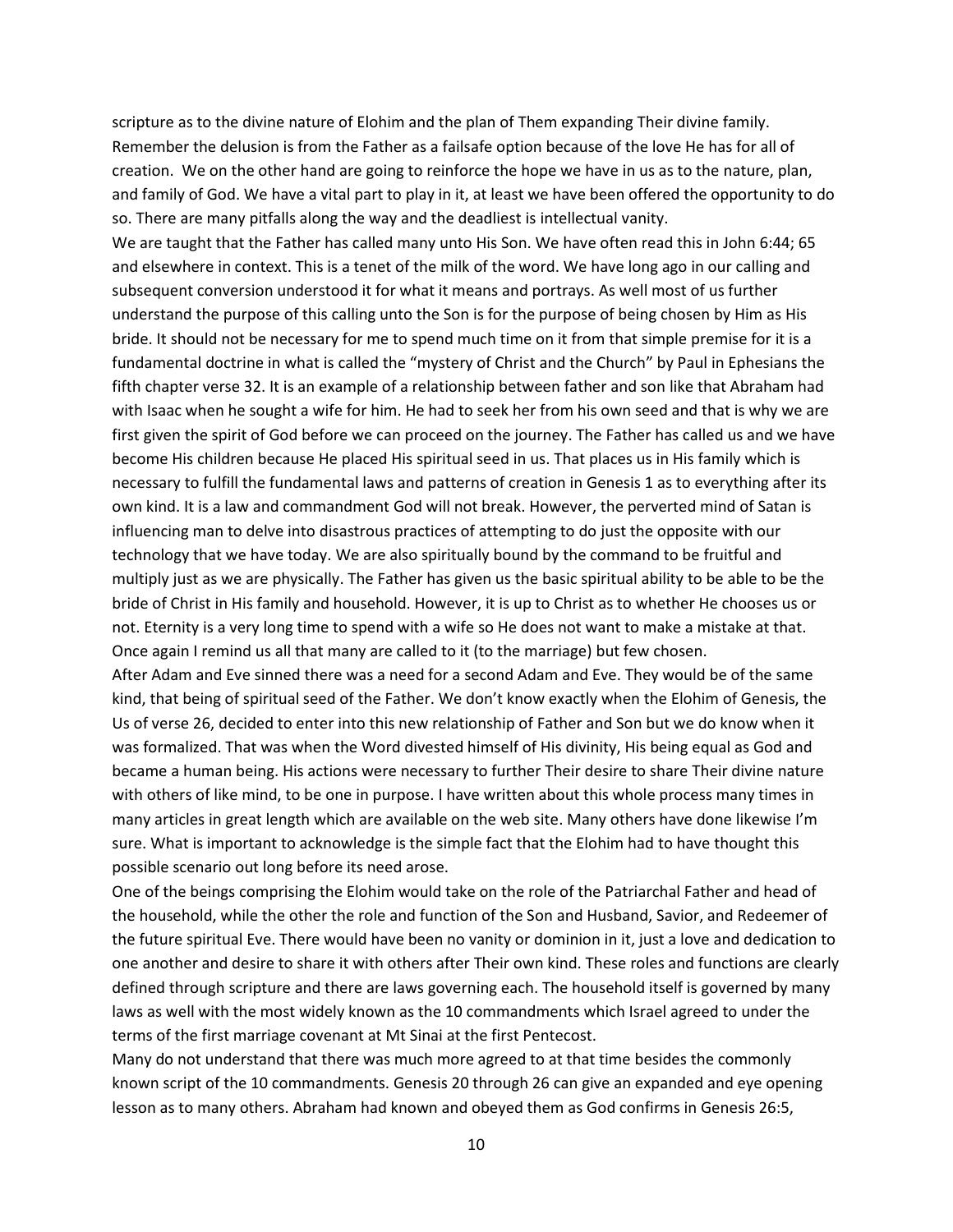"because Abraham obeyed My voice and kept My charge, My commandments, My statutes, and My laws."

This my fellow sojourners is found in the faith once delivered and will become the ultimate answer to the fact that Jesus Christ, the Word of God, was the God of the first marriage covenant relationship with Israel. God will not break Their rules They have put in place as to these laws and ordinances of family conduct and behavior. But we have a lot of ground to cover before we get there.

In the past decade I have written two articles addressing the basic concept of the divinity of Christ and this wonderful family plan put in place by the Elohim. One is entitled "Did Jesus Christ Pre-exist" and the other is "Doctrines of Demons". They are overflowing with many of the Biblical proofs that many others have written about from scripture. Doctrines of Demons, was the most recent written in January of 2010. It focuses on many of the second covenant scriptures repeated or quoted from the first covenant and the names assigned in Hebrew and in Greek meaning the same thing in them. Both articles focus on a lot of Hebrew and Greek words and their subsequent meanings and uses relevant to the Elohim. However we will not be focusing much on that today for it is there for the reading. We will be focusing on relationships subject to Laws and Commandments between fathers, sons, daughters, wives, husbands, etc. This is fundamental to who is who, and who was who, under the two marriage covenants in the household of God. We will see beyond a spiritual doubt based on these that there were two Elohim and Christ was the one who was married to Israel and Judah and is fulfilling that role and function with the church today, the spiritual Israel, grafted into the trunk of the olive tree. Let's establish some simple facts of scripture as to Jesus' roles and functions in the second covenant scriptures.

Jesus is called or referred to as the "son" of the Father or of God over 100 times. This clearly attests to the simple fact that He occupied and still does occupy that role and function in the family. This is very important as we will see for there are laws governing it and His conduct.

Jesus Christ is called or referenced as the husband of the Church, spiritual Israel, the second Eve, the bride of the household often by Paul. (2 Cor 11:2; Eph 5:23) Jesus is also called the Lamb of God and we can read that He in that additional function will be marrying the bride. This is one of the Fathers doctrines which runs throughout the second covenant scriptures and does not need a lot of basic elaboration as to that fact for anyone who has spent even a marginal amount of time reading the Bible recognizes it. Paul tells us the following in 2 Corinthians 11:2-3, "For I am jealous for you with godly jealousy. For I have betrothed you to one husband, that I may present you as a chaste virgin to Christ. But I fear, lest somehow, as the serpent deceived Eve by his craftiness, so your mind may be corrupted from the simplicity that is in Christ." We will continue with this later but it is important that we understand spiritual Israel is to marry the Son, the Being who was known as the Word of God. Christ is called the last or "second" Adam in 1 Corinthians 15:45.

Ephesians 5:22-32 describes Christ in a relationship of a husband to the church.

Revelation 19:7-9 tells us about the actual future marriage between the two of them. "Let us be glad and rejoice and give Him glory, for the marriage of the Lamb has come, and His wife has made herself ready. And to her it was **granted** to be arrayed in fine linen, clean and bright, for the fine linen is the righteous acts of the saints. Then he said to me, Write: blessed are those who are called to the marriage supper of the Lamb! And he said to me, these are the true sayings of God."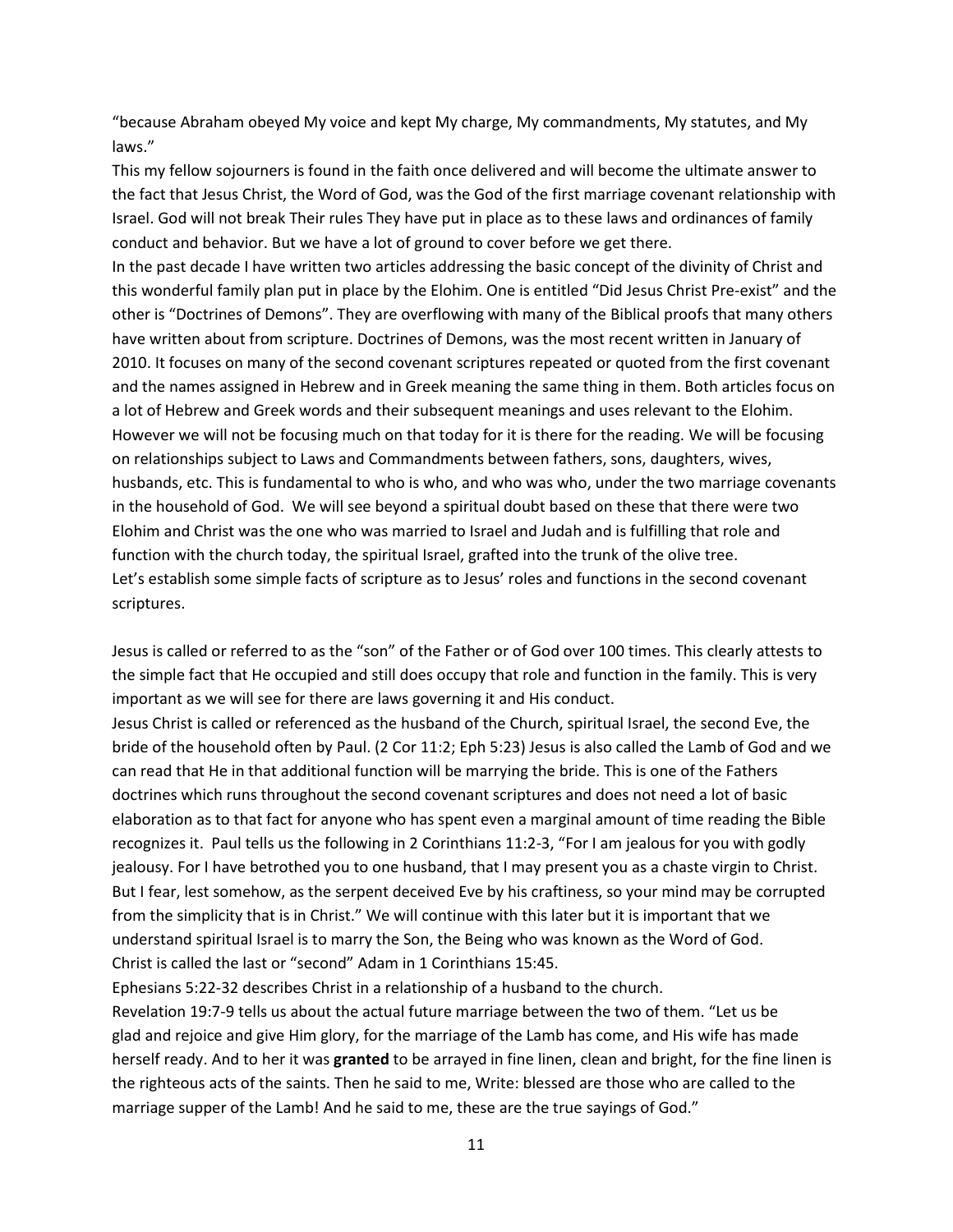Let's pause here for a moment in establishing Christ's roles and functions in scripture as to the husband of the bride in the household of the Father. A very important fact of doctrine needs mentioning. Why do you think the scriptures make a very visible effort to tie Christ's role as the Lamb of God to the marriage of the bride who had made herself ready? It should be a given to all, that Jesus is and was the Passover Lamb to God and to Israel. Let's review some of the laws and commands as to the Passover Lamb to get a real good understanding of this relationship with both physical and spiritual Israel under both marriage covenants.

Exodus 12:3-4, "Speak to all the congregation of Israel, saying: On the tenth of this month every man shall take for himself a lamb, according to the house of his father, a lamb for a household (that is the physical example of Christ's sacrificial and savior role in the household of God the Father). And if the household is too small for the lamb (to be completely consumed or internalized) let him and his neighbor next to his house take it according to the number of the persons; according to each man's need you shall make your count for the lamb."

Here we read of a law and prophecy as to the Lamb of God as well as many other important instructions. The law is simple to grasp. If there were not enough to completely consume the lamb they needed to bring in more for it would take a set number or predetermined number to complete the task and purpose at hand. This is very important for there is a set number who will internalize the Lamb of God in the household of the Patriarchal Father. We will see that number was never fulfilled under the terms of the first marriage covenant and thus there was a need to do so under another marriage covenant. Israel and Judah were so rebellious in acting like whores that the count was never completed. Thus their neighbors were invited to complete the number assigned to the Lamb in the Fathers household. The Gentiles were brought in as Paul tells us in Romans, they were grafted in because of Israel's unbelief. The lamb was to shed its blood for the household. And if we read on further in Exodus 12 we are taught that the blood on the doorposts protected the firstborn of the household. The firstborn were specifically targeted for death unless they were covered by the blood of the lamb but not the others. We will see from Christ's own words in a second covenant parable the overview of this activity of both physical Israel and spiritual Israel in Matthew 22:1-14. This prophecy will be fulfilled and the entire number of the Lamb will be completed over the course of the two marriage covenants.

"And Jesus answered and spoke to them again by parable and said: The kingdom of heaven is like a certain king (the Father) who arranged a marriage for his son, and sent out his servants (the prophets) to call those who were invited (Israel as a whole) to the wedding; and they were not willing to come. Again he sent out other servants (more prophets) saying, tell those who are invited (Judah), see I have prepared my dinner; my oxen and fatted cattle are killed, and all things are ready. Come to the wedding. But they made light of it and went their ways, one to his own farm, and another to his business. And the rest seized his servants, treated them spitefully and killed them. But when the king heard, he was furious. And he sent out his armies (Romans), destroyed those murderers, and burned up their city (Jerusalem). Then he said to his servants (the apostles), the wedding is ready, but those who were invited were not worthy (physical Israel and Judah). Therefore go into the highways and as many as you find invite to the wedding (the Gentiles). So those servants (the apostles) went into the highways and gathered together all whom they found both bad and good (remnant of Judah, and the Gentiles as Paul will be showing us later) and the wedding was filled with guests. But when the king came in to see the guests, he saw a man there who did not have on a wedding garment (fine linen/righteous acts). So he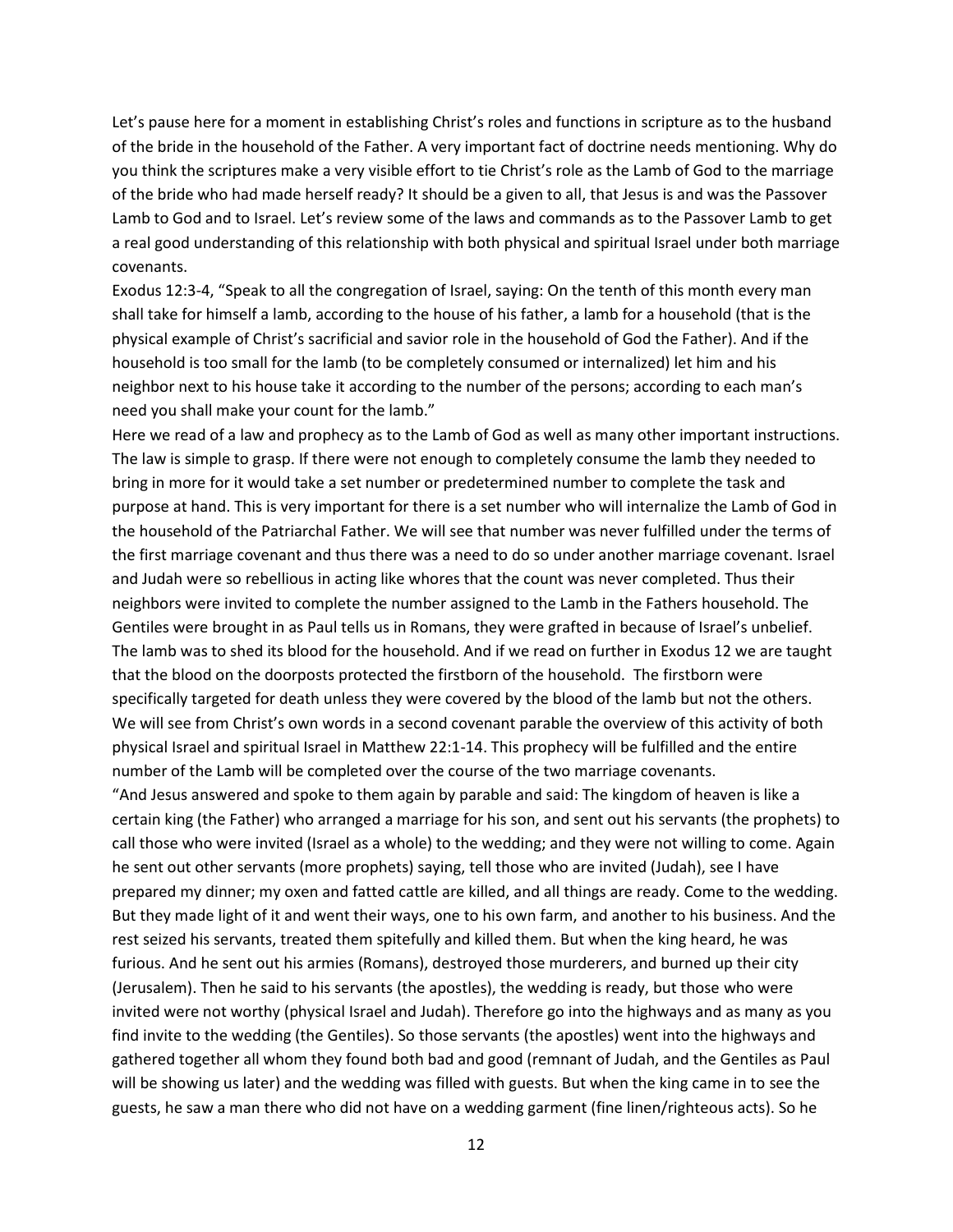said to him, friend (not enemy) how did you come in here without a wedding garment? And he was speechless. Then the king said to the servants (the holy angels) bind him hand and foot, take him away, and cast him into outer darkness (not the lake of fire); then will be weeping and gnashing of teeth (because they were not chosen to be among the bride). For many are called, but few chosen (to be the bride because she was selected from those called to the wedding supper)."

It is abundantly clear that the number of the bride was not completed under the terms of the first marriage covenant. This marriage invitation covers two covenants as the parable teaches us and as we will see in greater detail from both covenant scriptures. It is also very clear that the Lamb of God is the one who is the bridegroom in the household of the Father. We are going to see this simple factual doctrine of the Father and how the laws and commandments of Elohim establish that Jesus Christ, the Word, the Lamb, was the Being who was married to Israel and Judah and is thus Yehovah in almost every usage of that name in the first covenant scriptures.

Now let's return to our listing of the roles and functions Christ fulfilled in the second covenant scriptures.

We can read over and over that Christ is referred to as our Savior throughout the second covenant scriptures. A few of these are 2 Tim 1:10;

"but has now been revealed by the appearing of our Savior Jesus Christ, who has abolished death and brought life and immortality to light through the gospel."

Ephesians 5:23, "For the husband is head of the wife, as also Christ is head of the church; and He is the Savior of the body."

Acts 13:23, "From this man's seed, according to the promise, God raised up for Israel a Savior." We can also read that Christ is called our Redeemer. Rev 5:9, "And they sang a new song, saying: You are worthy to take the scroll, and to open the seals,; for You were slain, and have redeemed us to God by Your blood out of every tribe and tongue and people and nation (Israel and Gentiles) and have made us kings and priests to our God, and we will reign on the earth."

Who did this? Christ through His role and function as the Lamb of the Elohim.

Galatians 3:13 tells us the same thing. "Christ has redeemed us from the curse of the law, having become a curse for us." Once again through His role as the Lamb of God and as our Savior and as our Husband. All of these roles are inseparable when it comes to Israel whether native to the soil or grafted in.

Rev 14:1-5 teaches us about the Lamb of God and those who have been redeemed and who are married to the Lamb with the Fathers household name given to them just as any fathers name is given to a bride today through the son at marriage. Verse 4 tells us "these are the ones who were not defiled by women (pagan gods), for they are virgins (after baptism). These are the ones who follow the Lamb wherever He goes. These were redeemed from men, firstfruits to God and to the Lamb."

The scriptures are replete with these patterns of who Christ was, what roles and functions He filled and much more. He is also called God in the second covenant scriptures. Remember who He was before He divested Himself of His divinity. He was called the Word. He comes back with that name intact in His prior glory.

Rev 19:11-14, "Then I saw heaven opened, and behold, a white horse. And He who sat on him was called Faithful and True, and in righteousness He judges and makes war. His eyes were like a flame of fire, and on His head were many crowns, (that's real important to who He had been) He had a name written that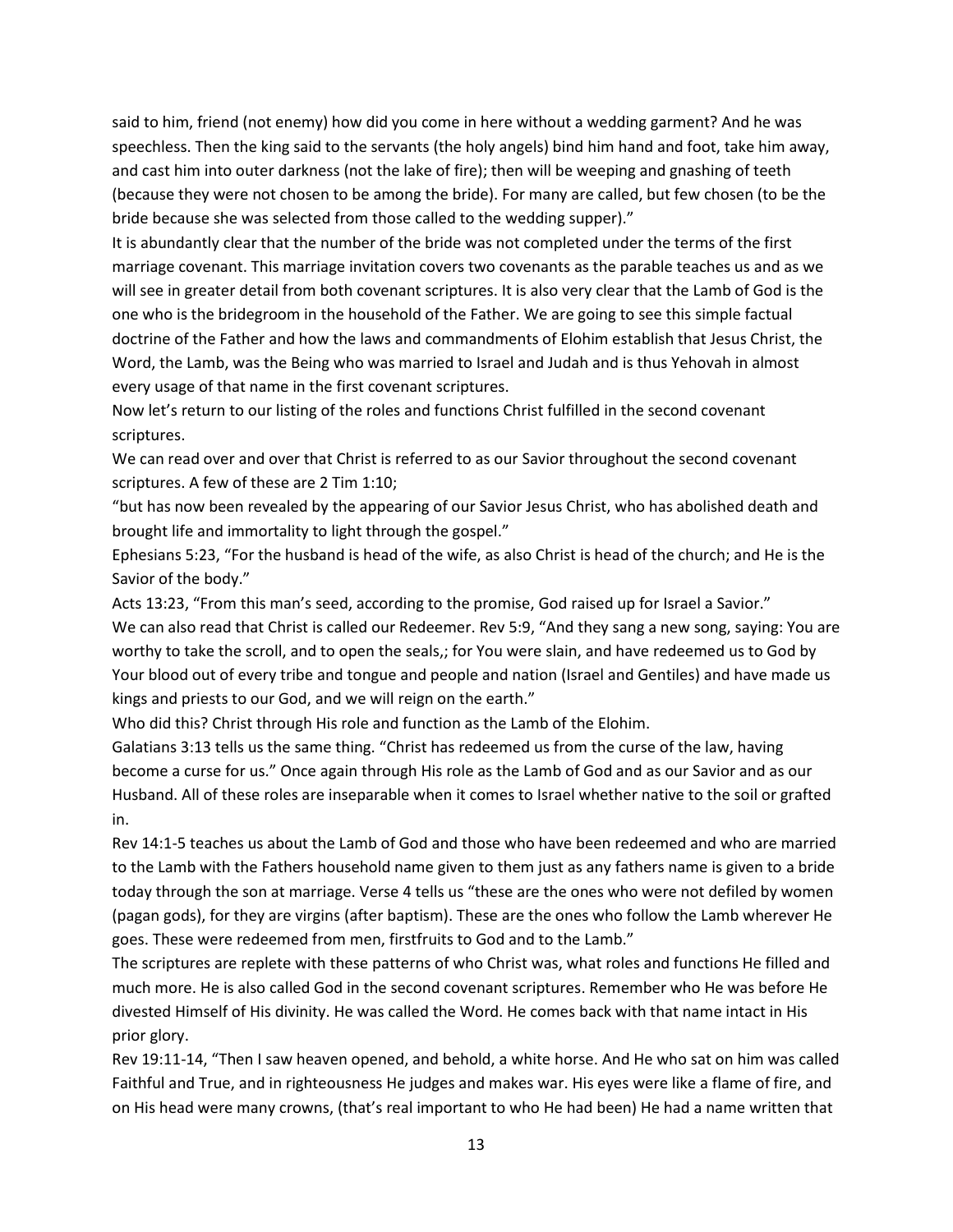no one knew except Himself. He was clothed in a robe dipped in blood (His role as the Lamb) and His name is called, The Word of God. And the armies in heaven, clothed in fine linen, white and clean, followed Him on white horses."

Here we have the Word of God, who had become Jesus Christ, who was the Lamb of God returning with His wife whom He married (verses 7-9) and who was now in His former glory returning to make war on the unrepentant of the earth. Let's get a little more scriptural history on Him in the function as the Word.

John 1:1-4, "In the beginning (long before man was created and probably referencing the time of when the angelic creation was initiated) was the Word, and the Word was with God (the other member of the Elohim whom we now know as the Father) and the Word was God (part of the Elohim, the Us of Genesis). He was in the beginning with God. All things were made through Him, and without Him nothing was made that was made (how clear is that with the layer of emphasis added here by John. The Word was not made or created, for absolutely everything that had been was made by Him. God does not lie! This Word was Elohim, eternal, without beginning). In Him was life and the life was the light of men."

Verse 14, "And the Word became flesh and dwelt among us, and we beheld His glory, the glory as of the only begotten of the Father, full of grace and truth."

There is no misunderstanding who we are talking about here. The Word and Jesus Christ are the same Being. He had done all the creating and making, up to this point. The Being known to us as the Father was now in the forefront for He begot His eternal friend and companion as a man. The Word was now subject to and dependent upon the Father to sustain Him. That was an awesome feat of humility and love and trust on both Their parts.

Paul tells us about this magnificent decision to further the plan of Salvation so that They could share eternity with us. Philippians 2:5-11;

"Let this mind be in you which was also in Christ Jesus (what mind? The one that allowed Him to willingly take second position to His eternal companion) who, being in the form of God, did not consider it robbery to be equal with God but emptied Himself of His privilages, taking the form of a servant, and coming in the likeness of men. And being found in the appearance as a man, humbled Himself and became obedient to death even the death of the cross. Therefore God (the Father) also has highly exalted Him and given Him the name which is above every name, (that's important for His current state was only going to be temporary if all went as planned for He was to receive back His former glory) that at the name of Jesus every knee should bow, of those in heaven and of those on the earth, and those under the earth, and every tongue should confess that Jesus Christ is Lord, to the glory of God the Father."

So now at this time the Being known to us as the Father was to be in the forefront as God and receive the glory as such openly, for through Christ He was to be revealed. Look how Christ sums this up in John 17:4-5. "I have glorified You on the earth. I have finished the work which You have given Me to do. And now, O Father, glorify Me together with Yourself, **with the glory which I had with You before the world was."**

Yes, Jesus Christ, the Word of God had existed as God from eternity! These simple, plain, and repetitive scriptures of God have told us there was more than one Elohim/God prior to creation. Both are referred to as God. One is identified by name in John 1:1 as The Word, and in verse 14 we are instructed that He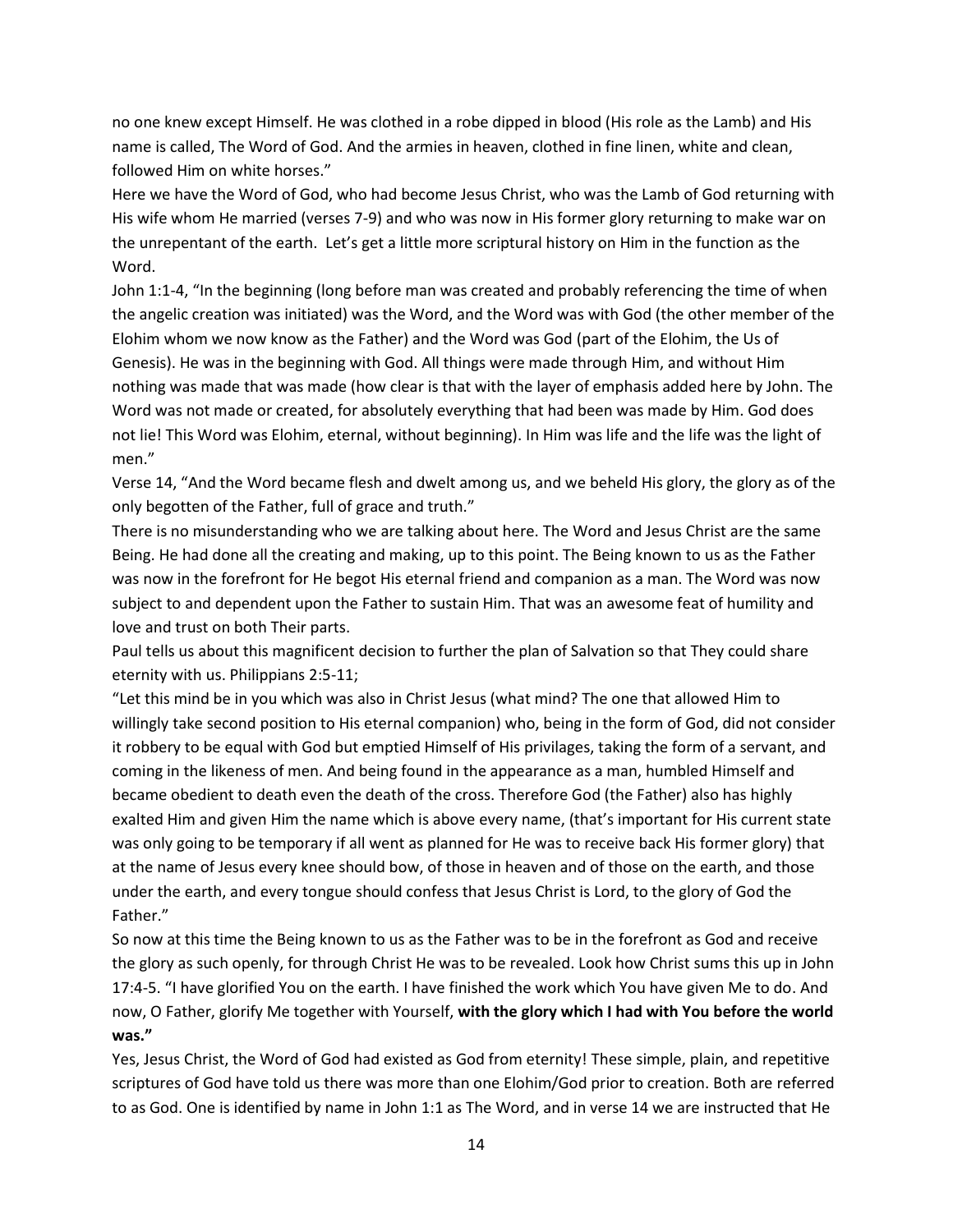became a man known to us as Jesus Christ. It is important to point out here that the Word came as a man in a human womb. The Father wasn't creating Him but rather begetting Him as a man, as a human being composed of flesh and blood. He was Jesus the Christ and He was every bit as human as you and I. He did not have the glory of His divine nature in Him anymore.

It is an absolute travesty to see brethren who have fallen from the grace and knowledge of our Lord Jesus Christ, to believe the lie of another Jesus. One who is robbed of His glory as one of the Elohim and in fact put to shame publically by their heretical teachings. And be assured they are heresy as we will see. There is a reason for this strong delusion coming upon them which doesn't make it any easier to stomach.

Every time we have seen "God" appear in these second covenant scriptures here in John and Philippians referring to both the Word and the Father, the Greek word Theos is used. I have read where this as well as the usage for Lord in the Greek has just been worked to death. Unfortunately, seldom do I read where the use of the word is contained in a first covenant quote in a second covenant scripture. This in itself would be ample proof of who was and is referred to as God and Lord from both covenant scriptures. I have done a sufficient amount of that in the article Doctrines of Demons which is available on the web site for those who wish to foray into the linguistic proofs. However that is not what we are doing today for it is not necessary to prove beyond a doubt that Jesus Christ was the God of Israel prior to divesting Himself of His divinity.

What we will do here briefly is just touch on the word Theos and listen to linguists tell us what it means and how it is used, and how it was used. Remember Linguists not religionists. Vines Dictionary tells us the following about it, "Theos #2316 (1) in the polytheism of the Greeks, denoted a god or diety, eg; Acts 14:11, 19:26, 28:6, 1 Cor 8:5, Gal 4:8. (2) a) Hence the word was appropriated by Jews and retained by Christians to denote 'the one true God.' In the Septuagint, Theos translates (with few exceptions) the Hebrew words Elohim and Jehovah, the former indicating His power and preeminence, the later His unoriginated, immutable, eternal and self-sustained existence."

Let's just drink this in for a moment without some babble being added to it. We read here that this theos is the word used for Elohim and Yehovah when translated from Hebrew to Greek in ancient writings. This can be, and is substantiated by linguistic scholars across the face of the earth, remember not religionists. We have just read in scriptures written by both John (the last surviving apostle) and Paul (an apostle who was a trained Pharisee) use Theos to describe both the Father and the Son in various roles or functions. That is very important and very simple to understand. That pattern can be found throughout the second covenant scriptures as most of us are aware.

Let's just look at one more of these scriptures to make our point that the Being who was the Word and who became Jesus Christ was called God (Theos) or if in Hebrew text, Elohim. Remember in John 1:1 The Word was called God then and was also called God in the person of Christ. John 20:28, "And Thomas answered and said to Him, my Lord and My God!" No more comment necessary at this time, so if you would like to read more about such things please read the article, Doctrine of Demons.

So far we have listed from scripture quite a few roles and functions Christ undertook as described in the second covenant scriptures. The scriptures have told us He was the Son of God, the Lamb of God, the Redeemer, the Savior, the Word, the Husband and above all God. This has little meaning to many of those who have been deluded into believing the lie authored by Satan the devil that there has only ever been one God being. Satan has a very self-centered reason for pushing this lie and we will address it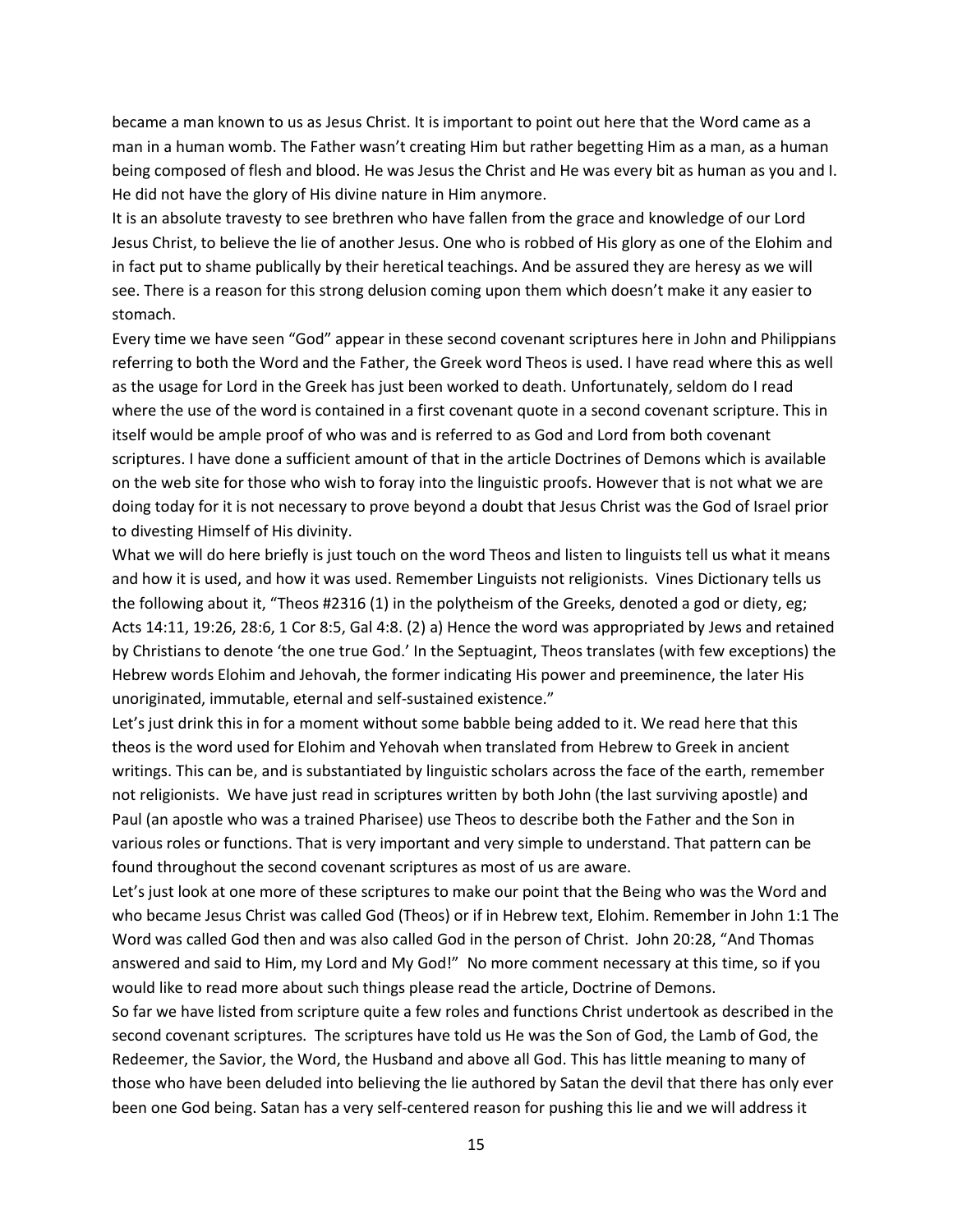later. To us however these roles fulfilled by Christ have profound meaning as to who He is and who He was and for that matter who He will be. Remember how God teaches us; precept upon precept, line upon line, here a little there a little.

Hebrews 13: 8 teaches us the following, "Jesus Christ is the same yesterday (first covenant) today (second covenant) and forever (the kingdom)." This was very easy for the author of Hebrews to say for he understood He was the God of Israel, Yehovah. He understood and believed what He had said through His prophet Malachi centuries before. Malachi 3:6, "For I am the Lord (Yehovah), I do not change."

This brethren, is very important to the plan of salvation and the laws of God. Jesus Christ has always occupied these roles and functions regardless of whether it was in the person of the Word, the Lamb, or Jesus, to His betrothed under both covenants.

Isaiah 54 drives a deep nail into the coffin of the apostasy of the, "one-god being doctrine." Verses 4-8, "Do not fear, for you will not be ashamed, nor be disgraced, for you will not be put to shame, for you will forget the shame of your youth, and will not remember the reproach of your widowhood anymore (we will see why shortly as to a new role for her). For your Maker (the Word) is your husband. The Lord (Yehovah) of hosts is His name (that's what the second covenant scriptures tell us throughout); And your Redeemer is the Holy One of Israel (the Father had not been revealed yet so the Word was it); He is called the God (once again just like in the second covenant scriptures) of the whole earth; For the Lord (Yehovah) has called you like a woman forsaken and grieved of spirit; like a youthful wife when you were refused, says your God. For a mere moment (in Gods perspective of time) I have forsaken you (Israel and Judah) but with great mercies I will gather you. With a little wrath I hid My face from you for a moment (as Jesus Christ, but most who follow Judaism do not understand that today, for the fullness of the Gentiles had to be grafted into the tree, the trunk of Israel); But with everlasting kindness I will have mercy on you, says the Lord your Redeemer."

It is clear that these scriptures are talking about the Word who became Jesus Christ. He has always been the Husband, the Maker, the Redeemer, Yehovah, a member of the Elohim/Gods, the Savior, and so on in His relationship to Israel whether spiritual or physical, or under the first marriage covenant terms or the second. The one-god being heresy says that we are talking about the Being we know as the Father here in Isaiah and not Christ. That is a sick supposition at best. That would be incest if we carried it through. We need to think about the degree of perversion this sick teaching is camouflaging. The Father and the Son having the same wife, the same woman! This is right out of the filthy, demented mind of Satan. That is the type of behavior he broadcasts to all who walk on the face of the earth and much more as well.

Let's apply a little bit of the laws of God to this incredibly foolish doctrine of theirs. 1 Cor 5:1, "It is actually reported that there is a sexual immorality among you, and such sexual immorality as is not even named among the Gentiles, that a man has his father's wife."

For a son to have his father's wife is to commit an egregious sin! The scriptures tell us the bride will come from Israel, Judah, and the Gentiles over the span of two marriage covenants. There are many if not hundreds of scriptures which pattern this in the Bible. It is embedded in the very fiber of the plan of salvation. There is one position of a Patriarchal Father, one of a Husband Son, and one of a Bride Wife. Satan can't stand that. He is hell bent (you might say) to destroy the sanctity of that pattern in any way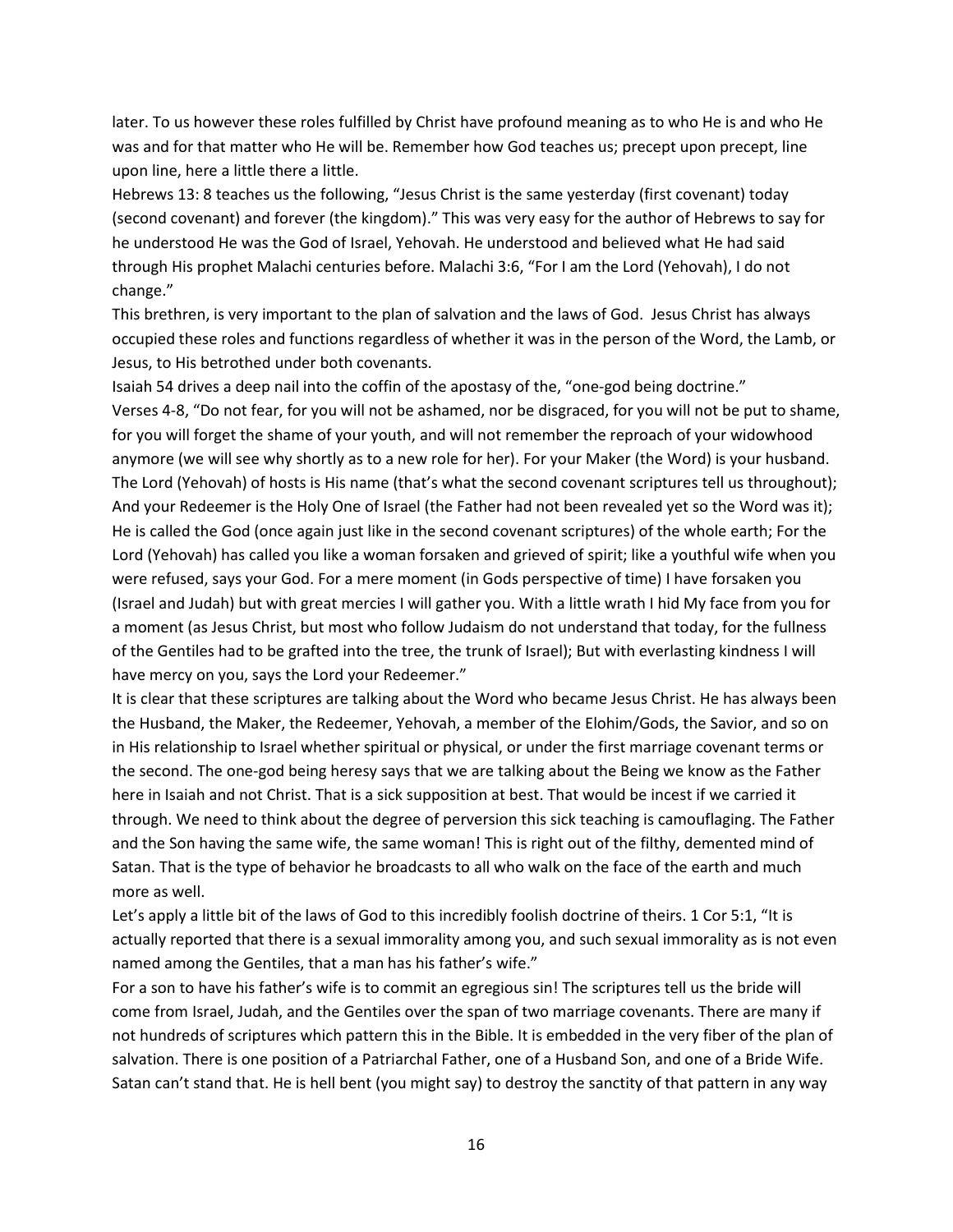he can. He has had great success with confusing and deceiving men but not God, and we as the called of God must resist his spiritual sicknesses.

For a son to have a wife who was married to his father is a complete abominable act. Lev 18: 6-8. "None of you shall approach anyone who is near of kin to him, to uncover his nakedness: I am the Lord. The nakedness of your father or the nakedness of your mother you shall not uncover. She is your mother; you shall not uncover her nakedness. The nakedness of your father's wife you shall not uncover; it is your father's nakedness."

These, as well as all other perverted activities, are forbidden by God forever! They are listed here with such perversions as homosexuality and bestiality.

Jesus Christ was the Elohim member who was married to Israel. He fulfilled and still is fulfilling that role and all the others we have identified under both covenants to His wife. We will continue to firmly establish this but let's not lose sight of what He just told Israel and Judah here outside of describing His functions and roles to her. He makes her a promise here that her widowhood will be forgotten in great mercies supplied by Himself, Yehovah.

The prophet Jeremiah gives us a detailed account of Israel and Judah's relationship with their husband as well as a very clear account of His mercy applied to them after they have been shamed as His wife because of their adulterous conduct. It also clearly tells us only a limited number from them will be included as His spiritual bride in the household.

Jeremiah 3:6-22;

"The Lord said also to me in the days of Josiah the king: have you seen what backsliding Israel has done. She has gone up on every high mountain and under every green tree, and played the harlot. And I said, after she had done all these things, return to Me. But she did not return. And her treacherous sister (good description) Judah saw it. Then I saw that for all the causes for which backsliding Israel has committed adultery, I had put her away and had given her a certificate of divorce: yet her treacherous sister Judah did not fear, but went and played the harlot also. (Israel was divorced, Judah was not) So it came to pass, through her casual harlotry, that she defiled the land and committed adultery with stones and trees. And yet for all this her treacherous sister Judah has not turned to Me with her whole heart, but in pretense (how true is that), says the Lord." (The Lord here in scripture divorced the nation of Israel but not the nation of Judah).

The nation of Judah consisted of the tribes of Judah, Benjamin, and partial tribe of Levi. They became collectively known as the "Jews". Yehovah did not divorce them and we will see Paul address that in the second covenant scriptures. It is very important to both us and them at this time. It is also important to notice here shortly the same pattern of, "many are called but few chosen", applied here in the first covenant go around as it does in the second. He is the same yesterday, today, and forever. Verse 11-18 ; "Then the Lord said to me, backsliding Israel has shown herself more righteous than treacherous Judah. Go and proclaim these words towards the north, and say: return backsliding Israel, says the Lord, I will not cause My anger to fall on you; for I am merciful, says the Lord, I will not remain angry forever. Only acknowledge your iniquity (a time to repent), that you have transgressed against the Lord your God, and have scattered your charms to alien deities under every green tree, and you have not obeyed My voice (as her husband), says the Lord. Return O backsliding children (a new status coming, watch), says the Lord; for I am married to you (bound by law as long as they are both alive). I will take you (back in marriage in a future time spiritually) one from a city and two from a family (many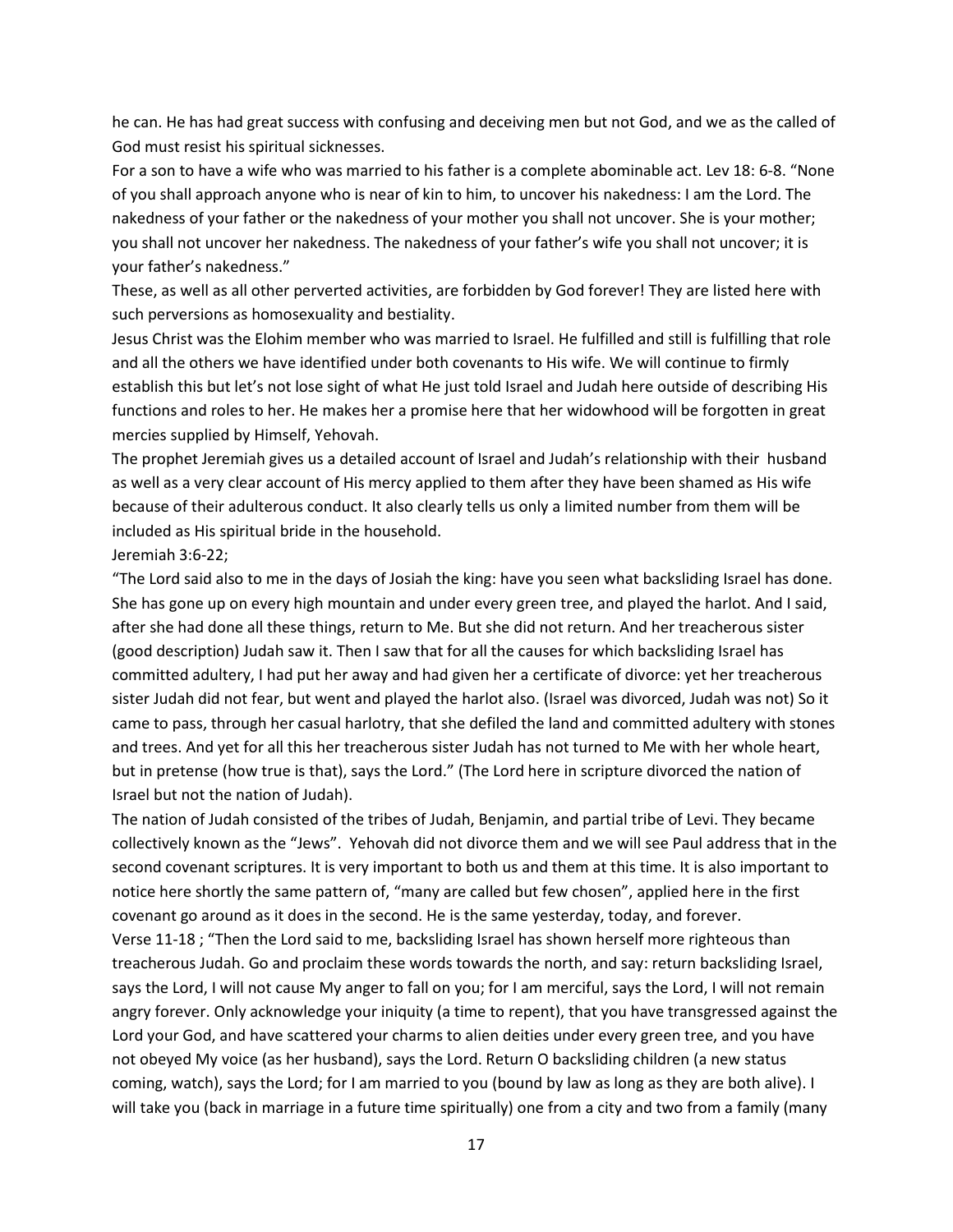are called but few chosen, remember the parable of the marriage supper and a time when both the good and the bad will be brought in by the apostles) and I will bring you to Zion (Rev 14:1). And I will give you shepherds according to My heart, who will feed you with knowledge and understanding (our time frame). Then it shall come to pass, when you are multiplied and increase in the land in those days (still future), says the Lord that they will say no more, the ark of the covenant of the Lord. It shall not come to mind, nor shall they remember it, nor shall it be made anymore (all spiritual implications). At that time (the Kingdom) Jerusalem shall be called The Throne of the Lord, and all the nations shall be gathered to it, (Zech 14, etc) to the name of the Lord, to Jerusalem; they shall walk no more after the stubbornness of their evil hearts. In those days the house of Judah shall walk with the house of Israel (physical), and they shall come together out of the land of the north to the land that I have given as an inheritance to your fathers. (Now watch the promise to those who were once married to the Word/Yehovah be fulfilled as we read earlier in Isaiah for they will now occupy a special position and function and relationship with the Word of God)

Verse 19; "But I said: how can I put you among (not as) the children (of the union between the Lamb and the bride) and give you a pleasant land, a beautiful heritage of the hosts of nations? And I said: you shall call Me, My Father (future tense), and not turn away from Me (the second Adam and Eve will be fruitful and multiply spiritually following the command of the Elohim. This is a time when Christ is married and in the household of the Patriarchal Father (Grand Father). It is now time that His (the Patriarchs) children produce fruit from their union, thus Christ becomes a father as well after the pattern set throughout the scriptures as to a family) Surely as a wife treacherously departs from her husband, so you have dealt treacherously with Me, O house of Israel says the Lord."

This pattern and prophesy is sure and will continue to unfold in scripture. Christ will become a father with His bride. Isaiah 9:6, "For unto us a child is born, unto us a son is given; and the government will be upon His shoulder. And His name shall be called Wonderful Counselor, Mighty God, Everlasting Father, Prince of Peace." Look at what the Bride does in the family as the mother and wife, Rev 22:17, "And the spirit and the Bride say, Come, And the one hearing let him affirm come. And let him who thirsts come, and whoever desires let him take the water of life freely." She will be a vehicle for the spirit of God to come to the children of her marriage with Christ. The Bride is called New Jerusalem in Rev 21 and elsewhere and this is important to symbolism as to a prophesy of Ezekiel on this subject we will look at shortly.

The status of Israel and Judah who had been married to Christ but who were divorced and who dealt treacherously with Him are mercifully granted the opportunity to be among His (the Sons) children in the future. In Jeremiah and in chapter 31:9 we get further confirmation of the pattern and plan.

"They shall come with weeping, and with supplications I will lead them. I will cause them to walk by the rivers and waters, in a straight way in which they shall not stumble; for I am a father to Israel (His divorced wife under the second covenant terms) and Ephraim is My first born." This is certainly not the Patriarchal Father here for Christ was His only begotten in the flesh.

Here we have a complete fulfillment to the promise given in Isaiah to a previous wife of The Word under the first marriage covenant terms. Her former Husband has found a way to remove her shame. In verses 31-34 of chapter 31 we read about these glorious times of refreshing for physical Israel who had gone astray. "Behold, the days are coming, says the Lord, when I will make a new covenant with the house of Israel and with the house of Judah, not according to the covenant that I made with their fathers in the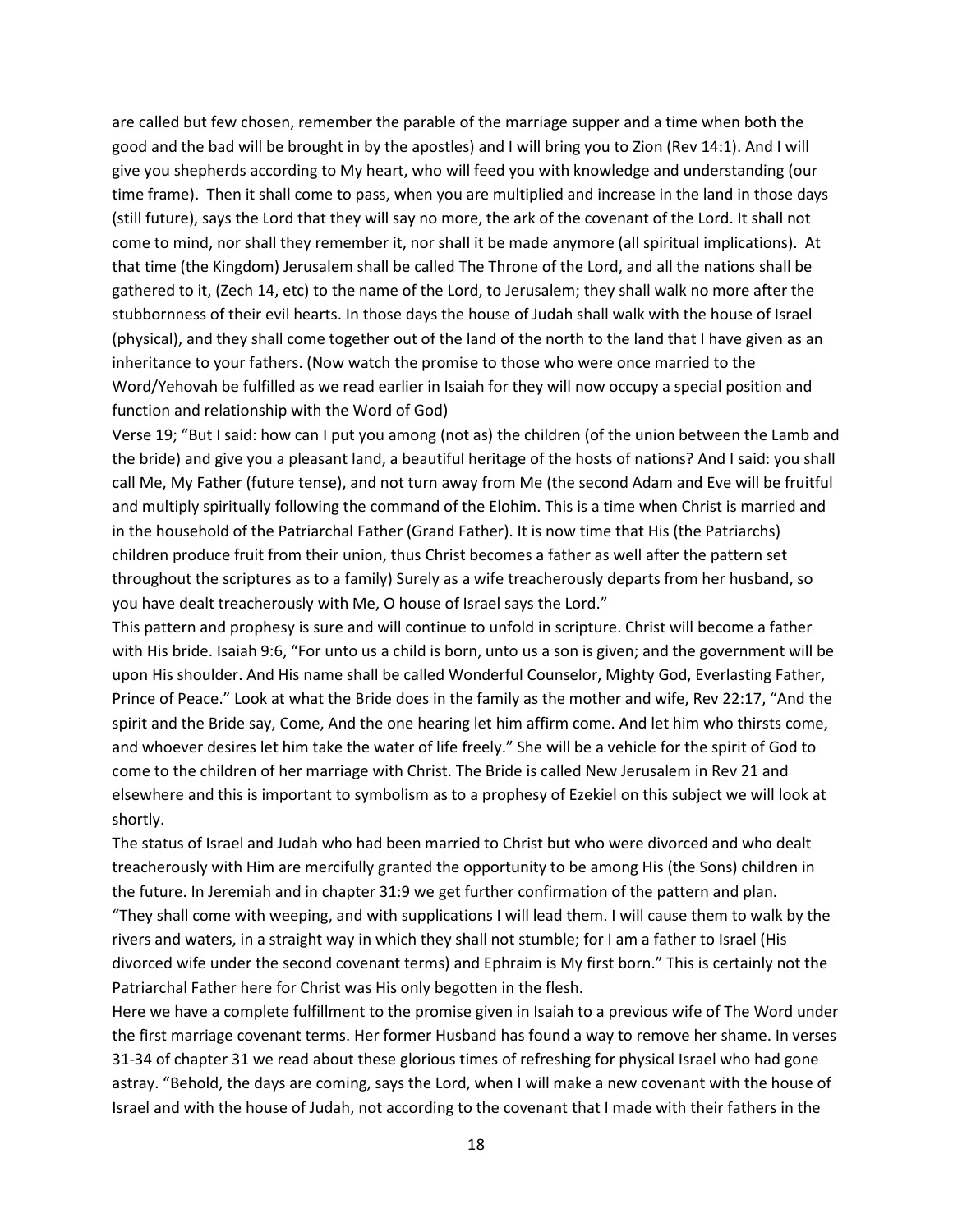day I took them out of the land of Egypt, My covenant which they broke, though I was a Husband to them, says the Lord. But this is the covenant that I will make with the house of Israel after those days, says the Lord: I will put My laws in their minds, and write it on their hearts; and I will be their God, and they shall be My people. No more shall every man teach his neighbor, and every man his brother, saying, know the Lord, for they all shall know Me, from the least of them to the greatest of them, says the Lord. For I will forgive their iniquity, and their sin I will remember no more." (Just as He told us in Isaiah and only as a husband can).

Ezekiel addresses another promise to Judah in chapter 19. We find Adonay Yehovih (that's actually the correct translation here in these upcoming verses for Lord God) addressing the treachery of Judah and Jerusalem and how that influences their relationship and functions in the family.

Ezekiel 16: 60-61, "Nevertheless I will remember My covenant with you in the days of your youth (before she became a whore), and I will establish an everlasting covenant with you (a different one as in a second one). Then you will remember your ways and be ashamed, when you receive your older and your younger sisters; for I will give them to you for daughters (those who did not repent and remain loyal and trustworthy and thus qualify to be the bride in the household), but not because of my covenant with you. And I will establish My covenant with you. Then you shall know that I am the Lord (they had rejected Him as such), that you may remember and be ashamed, and never open your mouth anymore because of your shame, when I provide for you an atonement (I wonder who and what that will be) for all you have done, says the Lord God (Adonay Yehovih)."

Let's find out in Romans from one of the perpetrators of the treacherous behavior himself (before he was called by God) what is being spoken of here. Paul sent an incredibly detailed letter to the Jews and the Gentiles at Rome. In it we see him addressing many subjects of concern to both collectively, and at times only to one or the other. The seventh chapter covers one such lesson and it is truly a fascinating one at that for it confirms so much in the law and prophesy as to the point we are talking about today. Romans 7:1-6, "Or do you not know, brethren, that the law has dominion (or rule over) a man as long as he lives. (Here we are being taught by Paul that a law, a very specific law, ceases to exist when a man dies) For the woman who has a husband is bound by law to her husband as long as he lives. But if her husband dies, she is released from the law of her husband. (Please keep in mind that Judah was never divorced from the Word/Yehovah and the only way she could legally marry another was if her husband died. Here is Paul specifically addressing the Jews at Rome.) So then if while her husband lives, she marries another man, she will be called an adulteress; but if her husband dies, she is free from **that** (not "the") law, so that she is no adulterous, though she has married another man. (Now please listen to what the word of God teaches us through Paul here and who he applies this lesson to) **Therefore my brethren, (Jews like him) you also have become dead to that (not the) law through the body of Christ, that you may be married to another, to Him who was raised from the dead, that we should bear fruit (offspring with Him) to Elohim/God."**

Dear Brethren, do we need any more proof as to who Jesus Christ was! He was the member of the Elohim who had been married to Judah whom He never divorced like He had Israel. He was the Word, Yehovah , Redeemer, Savior, Husband, Maker, and God, of both Judah and Israel. The only way Judah could marry another was if He died and that He did. He provided atonement for her sinful ways as only the second Adam could. He laid down His prior life for her, but not just for her, but for all who would repent and be obedient to the rules of the family of God. That promise is not given to all at the same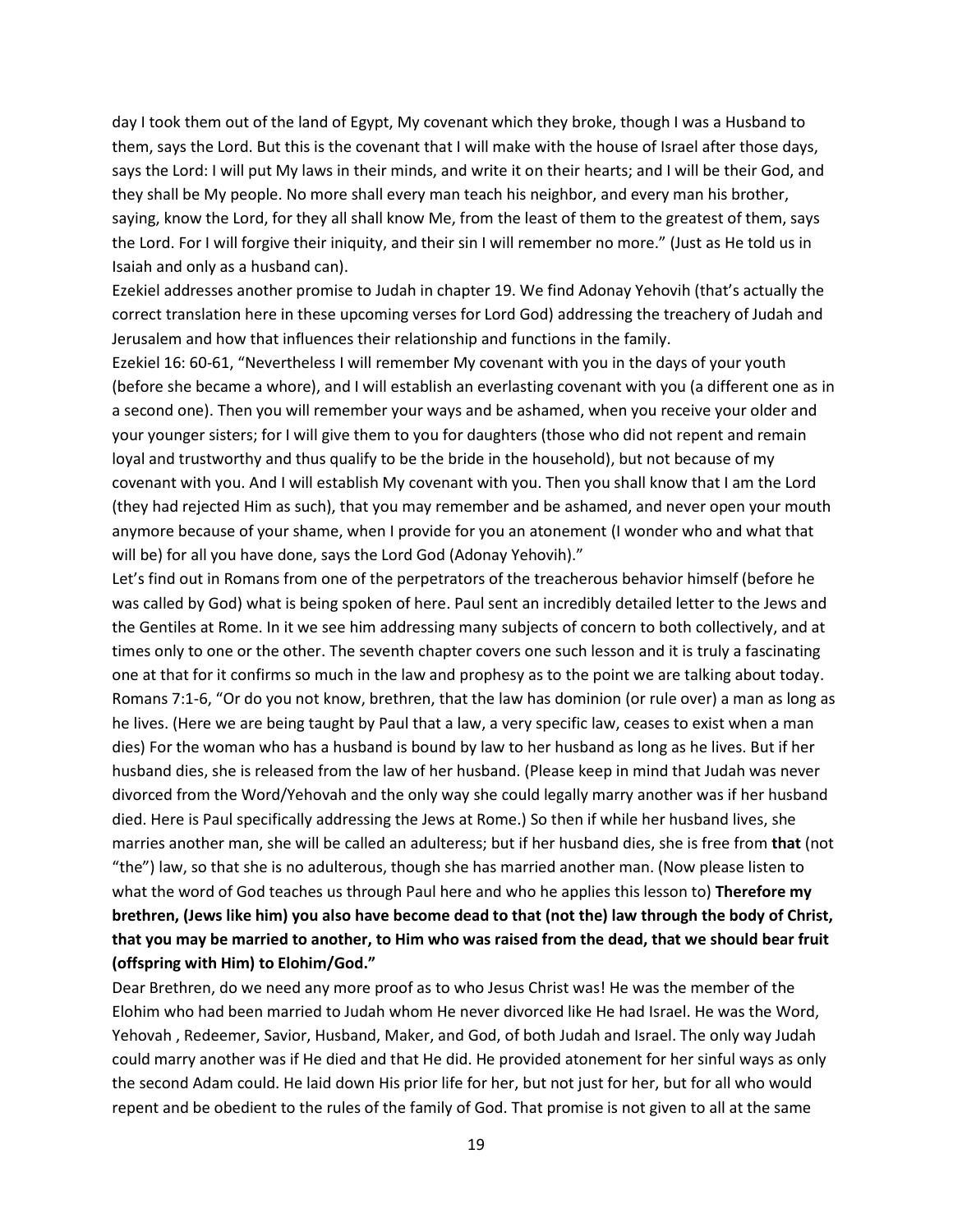time. It is applied in the way and timing that the two Elohim have put in place in the plan of salvation. The time frame we are in now is for completing the number of the bride, the number assigned to the Lamb of God for the Fathers household. When this merciful Being died in the form and person of Jesus Christ, Judah was free to marry another just as Paul has so beautifully taught us here in Romans. They did not recognize Him for who He was. These are not to be mysteries to us. We are to intimately know our Husband the Christ and be growing in His grace and knowledge and not being led astray by violent winds of doctrine originating from the depraved mind of Satan.

Our husband whom we are betrothed to at this time, and who will hopefully complete our being washed clean and bright, is expecting us to conduct ourselves in righteous ways. We have been given the spirit of God to make this all possible. We are of the seed of the Father in small part now, which enables us to be candidates to marry His Son who is of that very seed but in its complete and glorious fullness. We have covered these things many times in the past; over many years together and even much more in our personal relationship studies with our Creator and Maker and Husband. There are many more scriptures we could turn to on this point and pattern of this doctrine of the Father. Either we get it or we don't. However we need to cover another very vital point which is used as a heretical tripping stone by the deluded teachers of the "one-god being/a different gospel about Jesus" doctrine. We can only hope that some who have bitten of that forbidden fruit will come to the light of the true gospel about Christ. That is worthy of our prayer time but certainly not to the extent of vain repetition for we have much to do moving forward in love.

What we have covered so far is just basic understanding in the simplicity of Christ; however it does require the spirit of God to be able to understand it. It is a mystery to the world for many reasons. The Elohim however have left proofs of how They work and to show Their plan of salvation in the very fabric of creation so that even one with only the "spirit of man" can grasp the basic principles of the plan of salvation, the creation of a family of Elohim. Once again let's look into the book of Romans for more incredible truths of God left to us through the apostle Paul's writings.

Let's turn to the book of Romans again. In the first chapter we receive a profound lesson in what the gospel of Christ is and what it is not.

#### Romans 1:16-17;

"For I am not ashamed of the gospel of Christ, for it is the power of God to salvation for everyone who believes for the Jew first and also for the Greek. For in it the righteousness of God is revealed from faith to faith; as it is written the just shall live by faith."

Paul has just told us that the power of God to salvation is imbedded in the truth of the gospel of Jesus Christ, thus Satan will attack it relentlessly. It's all centered on Christ's functions and duties and actions. It takes faith in the faith once delivered for it to be revealed to those who are called to it, especially today in a world full of perverts and immorality. It is the only way in which the plan of salvation can continue. It is righteous. The one-god being doctrine is a filthy rag of unrighteousness which attempts to confuse and inter mix the roles and functions of the two Elohim as defined by those of men and women, fathers and sons. It even goes so far as to say by Their actions that the Son commits abominable acts with the Fathers wife by its tenets. Please look and see and understand how Paul addresses the simplicity and righteousness of the plan of the family. He explains that it is even understandable in its basic element to the spirit of man.

:18-21;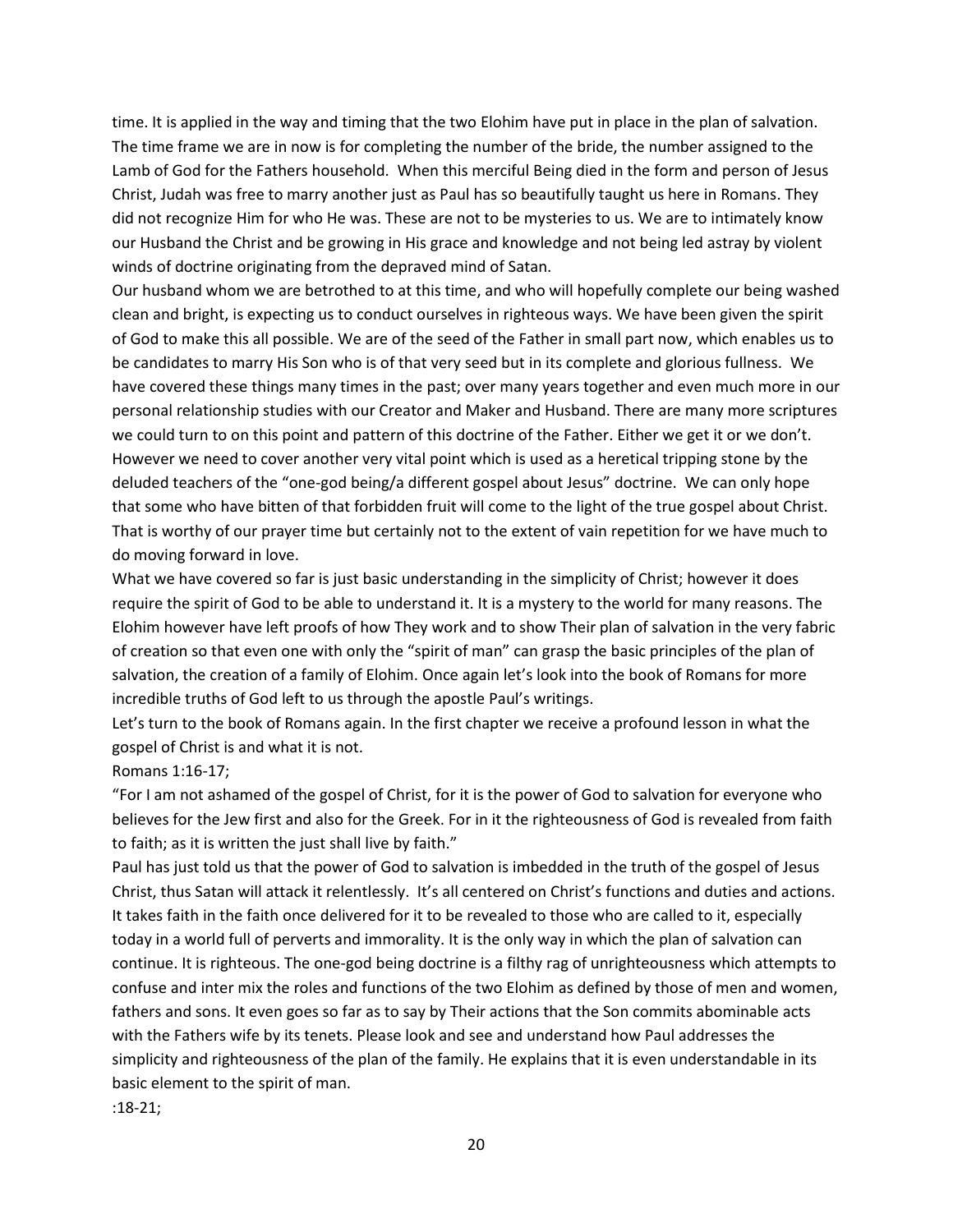"For the wrath of God is revealed from heaven against all ungodliness and unrighteousness of men, who suppress the truth in unrighteousness (that's what the one-god being doctrine does. It is a gospel about a different Jesus.), because what may be known of God is evident in them, for God has shown it to them. (How? In a way that does not even require the spirit of God revealing it.) For since the creation of the world, His invisible attributes are clearly seen, being understood by the things that are made, even His eternal power and God Head, so that they are without excuse, because although they knew God, they did not glorify Him as God, nor were thankful, but became futile in their thoughts and their foolish hearts were darkened."

Brethren, here is a pattern which repeats itself over and over again both physically and spiritually. We will see shortly how when one rejects the clearly visible patterns of things made it is followed by depraved thinking. The reason is because once you reject the obvious truth and do not glorify Jesus as God after the patterns of things made from creation, you are then overtaken by the mind of the prince of the power of the air which is full of vanity. His twisted mind will lead men and women into perverted thoughts about the family and its relationships. He will do anything he is allowed to do at this time to destroy the sanctity and the righteous functions of it.

Let's review a few of these very clear attributes or tenets found in creation.

In the beginning when God created mankind They were very specific about what man was to do and how man was to function.

### Genesis 1:26-28

"Then God (Elohim) said, Let Us make man in Our image, according to Our likeness let them have dominion over the fish of the sea, over the birds of the air, and over the cattle, over all the earth and over every creeping thing that creeps on the earth. So God (the being called the Word) created man in His image, the image of God (Elohim) He created him; male and female He created them.

Then God blessed them, and God said to them, Be fruitful and multiply, fill the earth and subdue it have dominion over the fish of the sea, over the birds of the air, and over every living thing that moves on the earth."

We have read these scriptures often and understand them in many of their complexities. But have you ever applied them to the attributes of the Elohim as to the plan of salvation, the structure of the family, in the things which are found in Their creation? These scriptures clearly and simply address the fact that two or more were involved in creating. The "us" and "our" are irrefutably found here in the original written text. That obviously implies more than one and is addressed in the term "Elohim" which is plural. We will briefly address the foolishness of the one-god being prognosticators in their blinded understanding of it later. For now we need to see a very important pattern of creation and thus the eternal God head, and the divine nature.

God here states that we are created after Their image and according to Their likeness. This simply means how they look and how they function.

Man was given a spirit which separates him from animals which have instinct. This set man apart from the rest of creation in that we had the ability of making moral decisions and thus able to act righteously towards the rest of the physical creation, as well as willingly yielding to God. This allowed us to function in a limited way just as the Elohim did and do. That is why we were given dominion over the physical creation.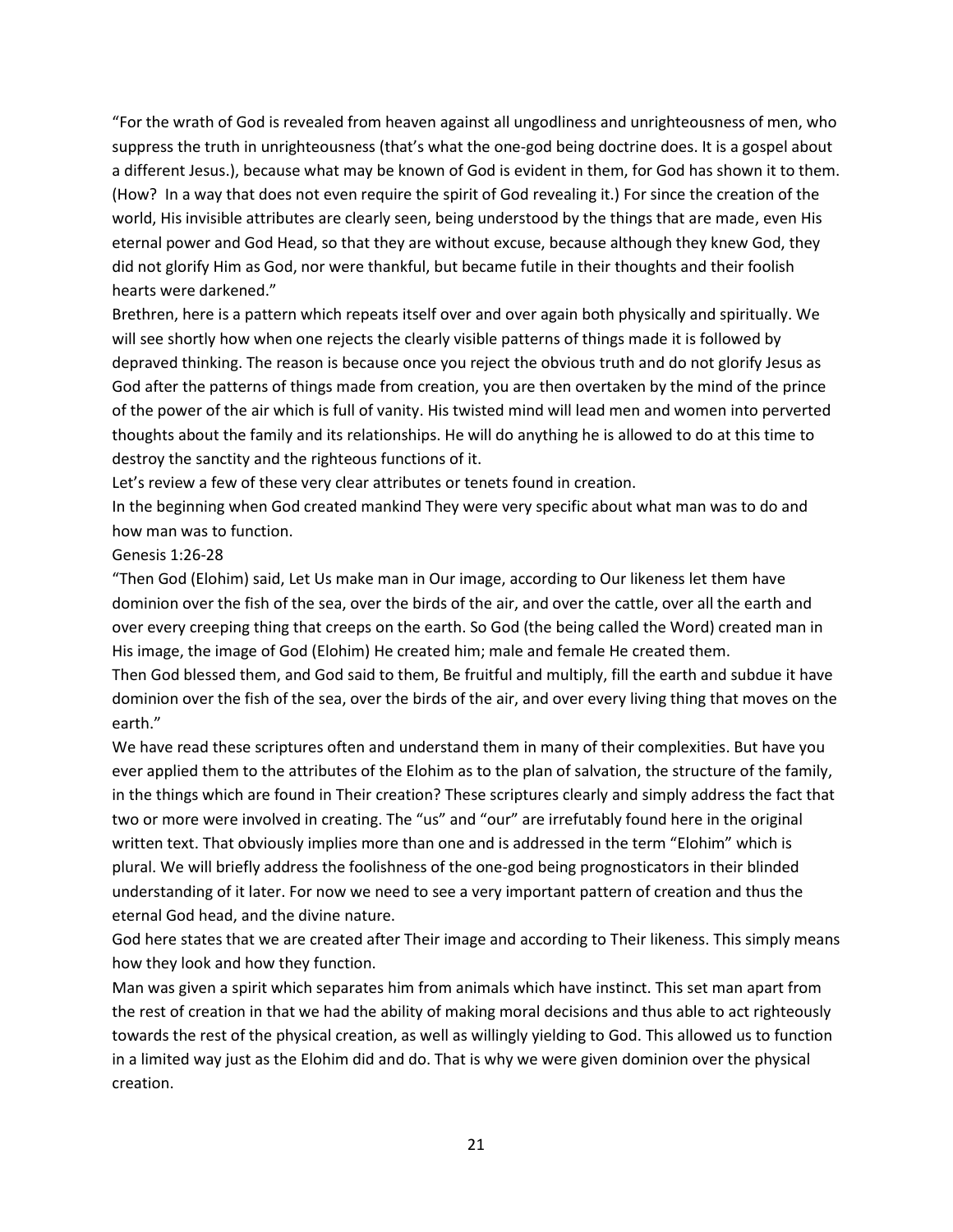We are also told we look like God. We have arms, legs, eyes, ears, etc. It is not by chance that we have 2 of each. A fascinating study can be done on all the parts of the body in relation to their number and function physically and spiritually, but that is for another time.

God made man male and female. God designed us that way for the purpose of becoming one flesh and thus procreating others after our image and likeness, or as previous verses in Genesis state, after "their kind." Now this is very important and is a marker placed in creation so we will be without excuse. It took two Elohim to create. It was empowered to one of them to carry it out after they had agreed. It takes a male and a female to become one to produce another like themselves, however it is left in the woman's function to carry the new creation in her for 9 months up unto birth. Yes, the father is involved but he does not have it growing in him, but all the same it is his child and he cares for both the mother (wife) and child. This is very important to the family plan and salvation. We could talk about these roles spiritually for a long time but that is not the point we are addressing here as to this specific doctrine of the Father and a pattern in creation. If we read about the other 3 flesh types (birds, fish, mammals) we see the same function of creating another after their kind. It takes a male and a female to do so in all higher life forms.

At this point we need to understand that Satan can't procreate. He was not given that ability by the Elohim. Brethren, that infuriates him! That anger and rage has led him to being a pervert in his thoughts. Here we are flesh and blood and we can do what he can't! He can't do a thing about that, but he can pervert the minds of men and women to use it in ungodliness and in unrighteousness. Satan hates the concept of family through the sanctity of marriage between a man and a woman. He hates the concept of a loving, at one, relationship. That is why the institution of family is being destroyed under his dominion. Broken families, shattered marriages, and fatherless children, are the norm under his rulership. Homosexuality is everywhere around us. It is a dead relationship, completely against the moral and physical pattern of creation. It is an abomination before God. But God allows it at this time to further the plan of salvation and the perfecting of the Bride.

Satan will use any method of deception to blacken the understanding of a family with its functions and individual responsibilities. The one-god being doctrine does exactly that. It is being promoted by men who have fallen from grace, just as Satan had.

Let's return to Romans 1 and listen to Paul clearly articulate these points. We left off here after reading verse 21. Let's start with it again to not miss his point in addressing those who have turned away from the truth.

:21; This is a pattern physically and spiritually which is to be found throughout the ages. "Because, although they knew God, they did not glorify Him as God, nor were thankful, but became futile in their thoughts, and their foolish hearts were blackened. Professing to be wise (very vain like their father the devil), they became fools, and changed the glory of the incorruptible God into an image made like corruptible man, and birds, and four footed beasts and creeping things." (Here these "enlightened ones" who have become in fact foolish, because of their disbelief in who and what God is and to the functions of the God family, reject the truth formed in creation in which they had once recognized and believed. This is a very bad thing to happen to one who has tasted the heavenly gifts and become a partaker of the holy spirit and have tasted the full word of God and the power of the age to come!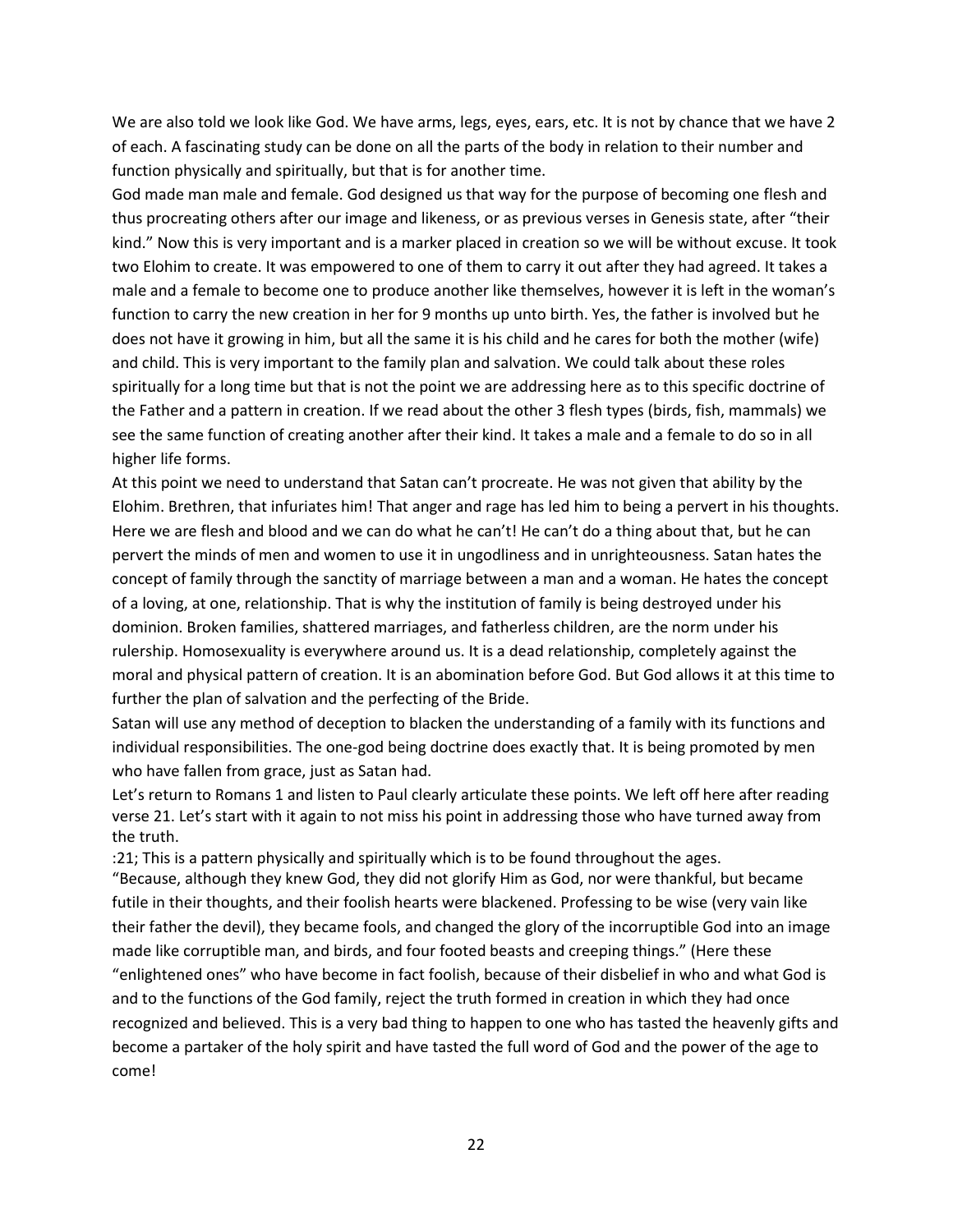When this happens their thoughts turn to perversion of one form or another whether they are seeing it as such or not.

"Therefore God also gave them up to uncleanness in the lusts of their hearts, to dishonor their bodies (physically or spiritually) among themselves, who exchanged the truth of God for the lie, and worshiped and served the creature rather than the Creator who is blessed forever. Amen. For this reason God gave them up to vile passions. For even their women (females) exchanged the natural use for what is against nature.

Likewise also the men (males), leaving the natural use of the woman (females), burned in their lust for one another, men with men committing what is shameful and receiving in themselves the penalty of their error which was due.

And even as they did not like to retain God (the truth of and about) in their knowledge, God gave them over to a debased mind (strong delusion), to do those things which are not fitting; being filled with all unrighteousness, sexual immorality, wickedness, covetousness, maliciousness; full of envy, murder, strife, deceit, evil-mindedness, whisperers, backbiters, haters of God, violent, proud, boasters, inventors of evil things, disobedient to parents, undiscerning, untrustworthy, unloving, unforgiving, unmerciful; (just like their father of lies) who, knowing the righteous judgment of God, that those who practice such things are worthy of death, not only do the same but also approve of those who practice them." As I stated earlier, we are to have nothing to do with someone who has turned to this path spiritually. There is nothing you can do for them. We are not to listen to them, not even be agreeable with them. They are in God's court and God will deal with them. Do not ever think you can "save" them from their foolish path they have chosen. You can no more change them from their "enlightened" thinking than

you could stop a lemming from running to the sea. The patterns of procreation and reproduction are embedded in creation for a magnificent purpose. It teaches us it takes two to create another after their kind. There have always been two Elohim. That is why we see the plural "im" after Eloh. The "a" is dropped when used in the plural. The Brown Driver Briggs (used by Hebrew University in Jerusalem for Hebrew word translation, etc.) states that Eloah as found in Hebrew is probably a singular formed by inference from the plural Elohim. They are not the only ones who attest to this either. I have discussed this understanding, in the past (a decade ago), with the recently discovered Jewish/Hebrew expert who I am told performs his puff the magic dragon show for many of these foolish prognosticators of the one-god being doctrine. He actually is an old friend whom I had to leave because of his desire and lust to merchandise my Christ. He brings his Jewish fables show to anyone deceived enough to listen to him and of course often pay him in one form or another. The mind of one buried in Judaism, can't understand (or won't understand), the concept and truth of Elohim being more than one. To do so would be an affirmation to all the scriptures witnessing to it (first and second covenant scriptures thus two witnesses), and would mean that Jesus was the member of the Elohim known to Israel and Judah and that He had already come as the Christ/Messiah. Christ and Paul condemned the tenets of Judaism in living color in their instructions to us. One of the most important truths we can grasp is that Elohim is "one." That is total confusion to the mind of one buried in Judaism. The bible explains this fundamental doctrine in great length and simplicity. The second covenant scriptures (which are rejected by Judaism and by the "Hebrew Scholar" except when he can twist them for profit or pre-eminence) were given to us so we would have a better understanding of the first covenant scriptures. They make clear what may not be so clear to some. Elohim being one is very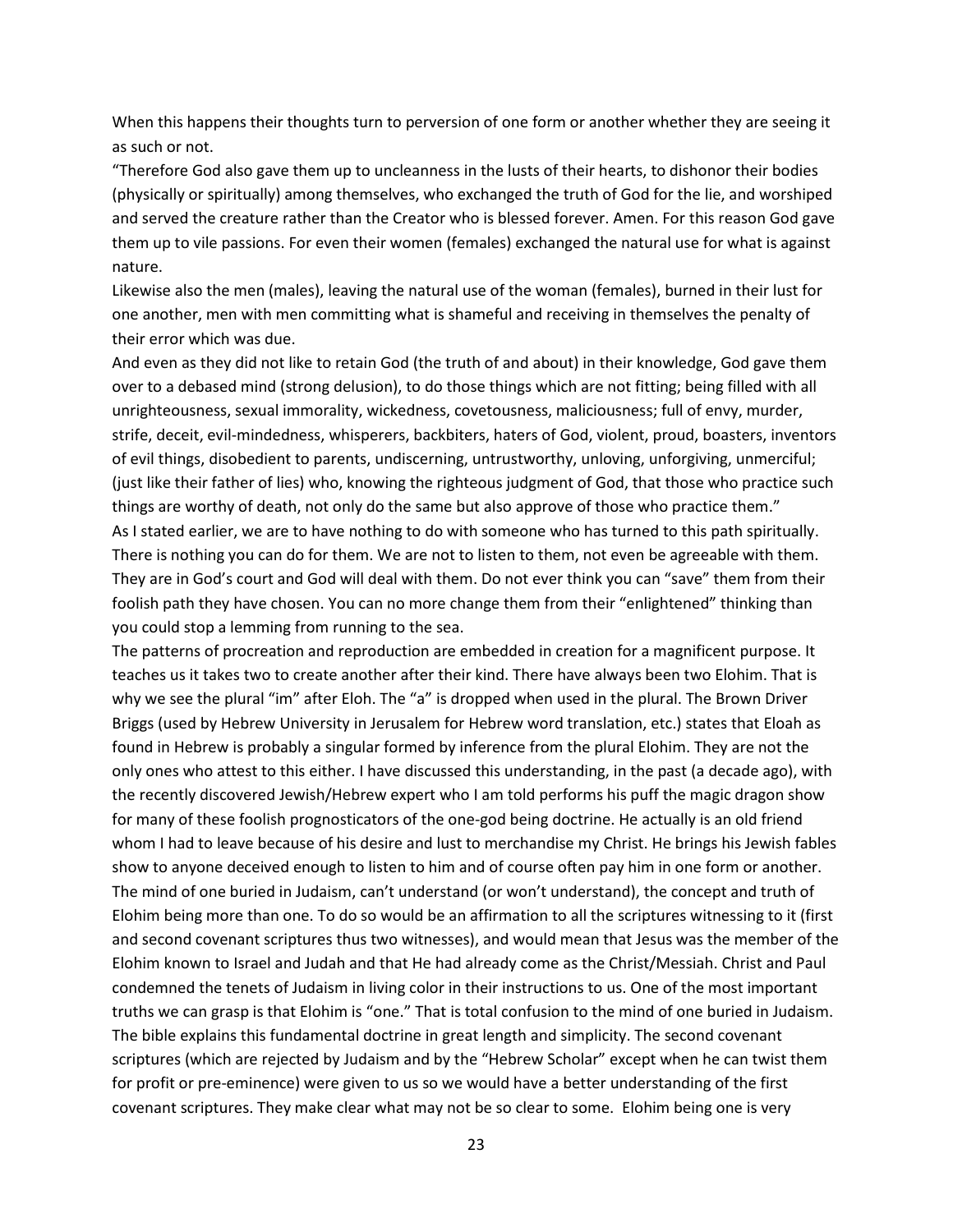simple to comprehend. It isn't talking about or emphasizing one Being. It is talking about more than one being unified in one goal. They have one focus together. The use of the Hebrew and Greek words will show us that simplicity. When we see the word Elohim applied to anything it is representative of both the Father and the Son for when you see or hear from one you see and hear from both because they are unified in all things with one purpose. That very existence is being offered to us, that unity of purpose. Oneness is a doctrine which is inseparable from divine nature and the family of God. It was embedded into the entire plan of salvation and in creation as a physical example to help us understand it and its immense importance to the Elohim.

It is very important for us to understand the one-god being doctrine is an ancient deception. It is just another version of the one used by Satan to deceive some of the angels of God so very long ago. Satan has modified it often over the millennia to fit the circumstances and the victims he is pursuing. To many of us who understand the patterns in the scriptures about the oneness of God we may think this different doctrine about oneness is innocent on the surface. But! The devil is in the details as the saying goes. The deceivers of this age dress themselves as angels of light and all too often easily suck in the elect of God, those called to the wedding supper. They are out to destroy this incredible doctrine of the oneness offered to us from God. The Devil will never be able to share in it, he despises it for he is evil, selfish, and self-centered. Thus he tries to deceive us into believing the one-god being doctrine to set our minds into thinking there can be only "one" for he wants to be the **ONLY ONE** in supreme power and dominion over all else.

Let's see this doctrine of oneness in all its simplicity and clarity. We have addressed it in other studies in great length so let's summarize some of the main points of physical oneness first from the apostle Paul. Let's focus on the Greek word translated as one in each instance. It is #1520 HEIS. Strong's says of it, "a prime numeral, one…" Vines has a very lengthy description of it and its uses in grammar, etc. The high points are "the first cardinal numeral… is used to signify 1 (a) "one" in contrast to many… (b) Metaphysically, "**union**" and "**concord**…"

Let's review its physical application in the context of oneness between a man and a woman. 1 Cor 6: 15-17;

"Do you not know that your bodies are members of Christ! Shall I then take the members of Christ and make them members of a harlot! Certainly not!

Or do you not know that he who is joined to a harlot is one body with her. For the two He says, shall become one flesh." But he who is joined to the Lord is one spirit with Him."

That is a very simple illustration and explanation of how Paul uses the Greek work HEIS, "one" to explain two can be one. He compares the physical and spiritual types here using the same word. It can be very righteous as in a husband and wife joining, becoming one in a loving relationship after that command given at creation, or perverted after the influence of Satan for illicit sex with a harlot. This concept of being one can involve more than just two as Paul leads into when he states that he who is joined with Christ is one spirit with Him.

Paul explains this in great detail throughout his epistles. Let's just look at one of them.

1 Cor 12: 12-14;

"For as the body is one and has many members, but all the members of that one body being many are one body, so also is Christ. For by one spirit (God's) we were all baptized into one body, whether Jews or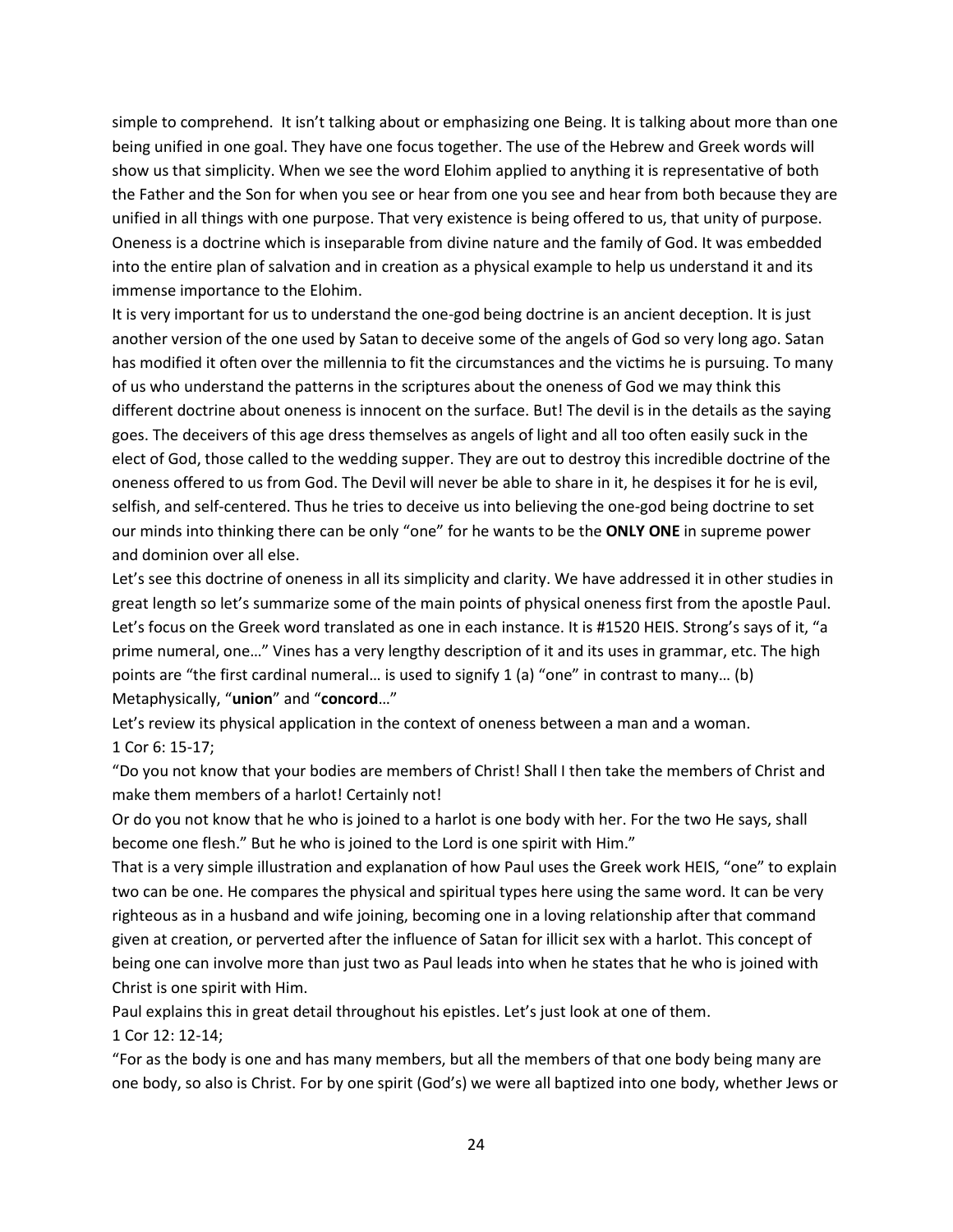Greeks, whether slaves or free, and have all been made to drink into one spirit. For in fact the body is not one member but many."

Romans 12: 4-5;

"For as we have many members in one body, but all the members do not have the same function so we being many are one body in Christ, and individually members of one another."

Is this not easy for the converted mind to understand? Paul says many can be "one" however they have different functions at the same time. What makes them one is the spirit of God. It is the essence of divine power for they are of the same mindset, the same goal, yet individuals with different functions just like the Elohim.

The two Elohim agreed on the plan of salvation, but only the Being called The Word carried out the physical act required to do so. One conducted the actual making process, with both of them being in complete agreement. That is why we read in Gen 1:26 that Elohim is referred to as "Us" and "Our" and in verse 27 Elohim is referenced in the singular as "His" and "He". That is The Word carrying out Their plan. Look how simply Christ explained this over and over in scripture.

In John 10:30 Christ says, "I and my Father are one."

:38; "but if I do, though you do not believe me, believe the works, that you may know and believe that the Father is in Me, and I in Him."

John 14: 8-11

"Philip said to Him, Lord show us the Father and it is sufficient for us. Jesus said to him, have I been with you so long and yet you have not known Me, Philip? He who has seen Me has seen the Father; so how can you say, show us the Father? Do you not believe that I am in the Father and the Father in Me? The words I speak to you I do not speak on My own; but the Father who dwells in Me does the works. Believe Me that I am in the Father and the Father in Me, or else believe Me for the sake of the work themselves."

The Father and the Son are one!

Listen to Christ articulate and sum up what it means to be one in the spirit in the divine nature of Elohim.

# John 17: 20-26

"I do not pray for these alone, but also for those who will believe in Me through their word that they all may be one, as You, Father are in Me, and I in You, that they also may be one in Us (there's that "Us" again), that the world may believe that You sent Me."

And the glory which You gave Me I have given them, (when the Word divested Himself of his divine nature He was completely reliant on the Father to give it back to Him. It started with the spirit given while He was a man and then was magnified after His resurrection back to the glory He had with the Father before the world was.) "That they may be one just as We are one; I in them, and You in Me; that they may be made perfect in one, and the world may know that You have sent Me, and have loved them as You have loved me.

Father, I desire that they also whom You have given to Me may be with Me where I am, that they may behold My glory which You have given Me; for You loved Me before the foundation of the world. O Righteous Father! The world has not known You (not according to the "one-god being doctrine") and these have known that You sent Me. And I have declared Your name (what is the name He declared? Father) and will declare that the love with which You loved Me may be in them, and I in them."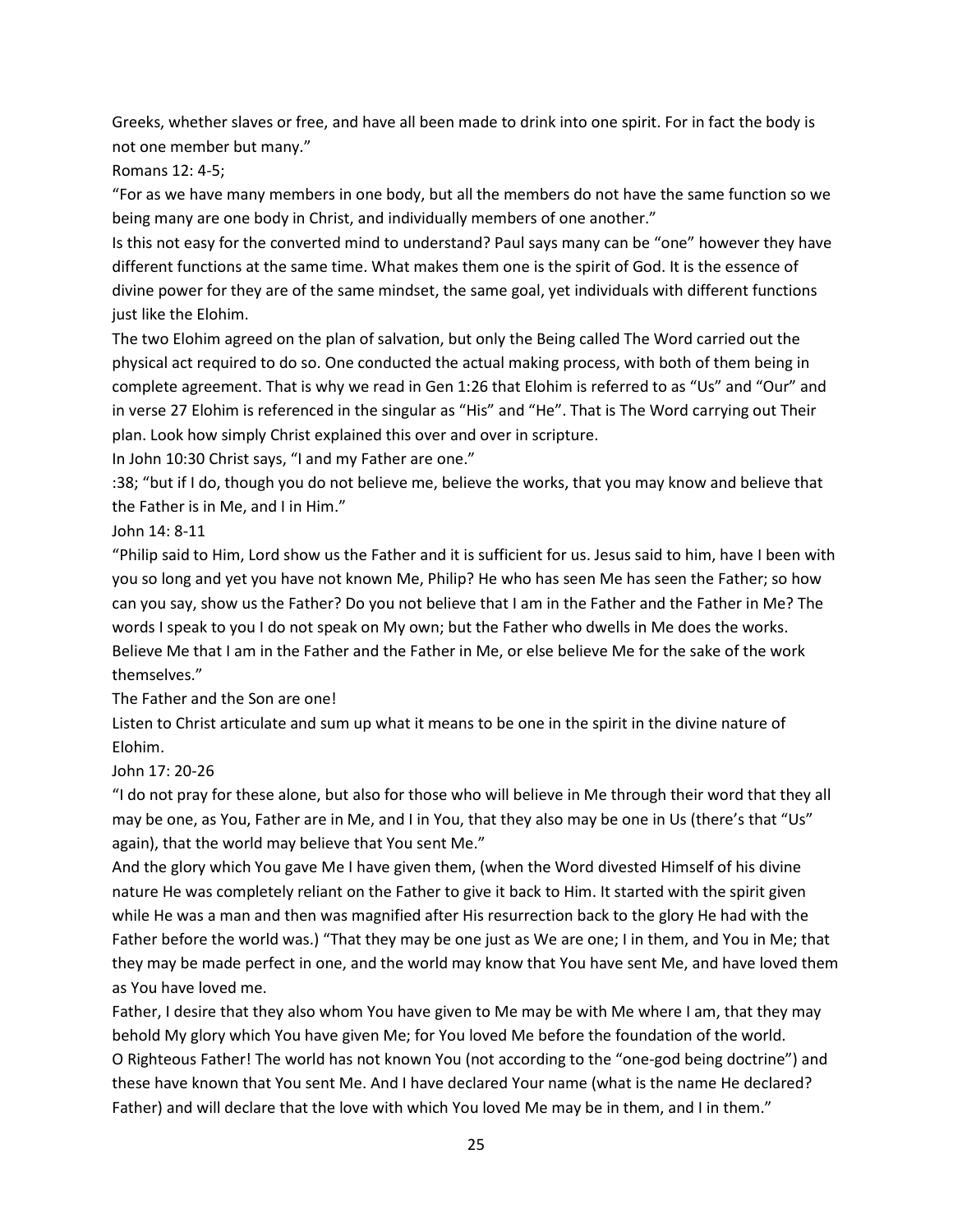Do we believe the simple doctrine of oneness? It is a priority doctrine of the Father. Without it we can not understand the divine nature of the Elohim. It is essential to our spiritual health and wellness. It connects all the dots of so many patterns in scripture. It is revealed and explained in scripture in both the Greek and Hebrew texts in both language and pattern of scripture.

Christ tells us often that it is He who reveals the Father. There are so many scriptures we could turn to on this doctrine it could take many hours and then some. But let's now look briefly at the equivalent Hebrew word to the Greek "heis" or "one" and see if it means the same. In fact, let's turn to the most frequently used scripture referred to by Judaism to attempt to prove there is only one God being. Deut 6:4

"Hear, O Israel: The Lord our God, the Lord is one!"

The actual Hebrew original text says, "Hear, O Israel, Yehovah our Elohim, Yehovah one." So here we are told that Yehovah our Elohim is one. As we have seen this being here being called Yehovah is the member of the Elohim called, The Word. The Hebrew word translated one here is #259 ECHAD. Strongs says of it, "a numeral from #258 (ACHAD) **properly united**, i.e. one; or (as an ordinal) first." It's root word ACHAD Strongs says means , "perhaps a prime root; to unify…"

The Hebrew is telling us two things here. Yehovah is the only real God that Israel has. There are no others. The Word is the only Elohim they know.

As we have done so often in the past, we can follow the first covenant scriptures to clearly show that there are two Elohim, two beings revealed in them. Many focus on that as a rebuttal to the one-god being doctrine and have done a very good job of it. That however, has not been the focus of our proof of scriptural evidence today. It is very simple to prove the "one-god being/another gospel about a different Jesus" is not founded in the word of God, the Holy Scriptures. Its origin is in the perverted mind of Satan. Satan rejected the plan of God as it was originally presented to him. He was envious of the beings we know as the Father and the Son. He became wise in his own eyes and believed he should be in control of everything. He despised the oneness of his Creators. He convinced one third of the angels to his point of view to their personal and collective loss.

When the two Elohim determined They would need to enter into a different relationship as to being equal is not known. What is clearly known is that at some point in time the Being we know as the Word decided He would willingly yield to the Being we know as the Father so that an example could be taught to the angels and to mankind. That is why we read what we do in John 14:28;

"You have heard Me say to you, I am going away and coming back to you. If you loved Me, you would rejoice because I said, I am going to the Father, for My Father is greater than I."

Yes, to rejoice would be an understatement to our understanding now. Jesus was returning to the Father to receive the glory that He had with Him before the world was as John 17:5 so clearly tells us. We are told that the glory was to be equal as God, in John 1:1-4 and Philippians 2:6.

This understanding is foreign to Satan and thus to his minions and unfortunately to those who are deceived and being deceived.

We live in an age of abhorrent evil. The body of Christ is under continuous attack. Unfortunately at this time much of it is coming from ravenous deluded brethren who once walked in the newness of the spirit and the truth once delivered. Do not fear them, but at the same time have nothing to do with them after a first and possibly a second admonition. Let the dead bury the dead! If you play around with delusion it may infect you. Let me repeat the warning from Paul in 2 Corinthians 11:2-4;